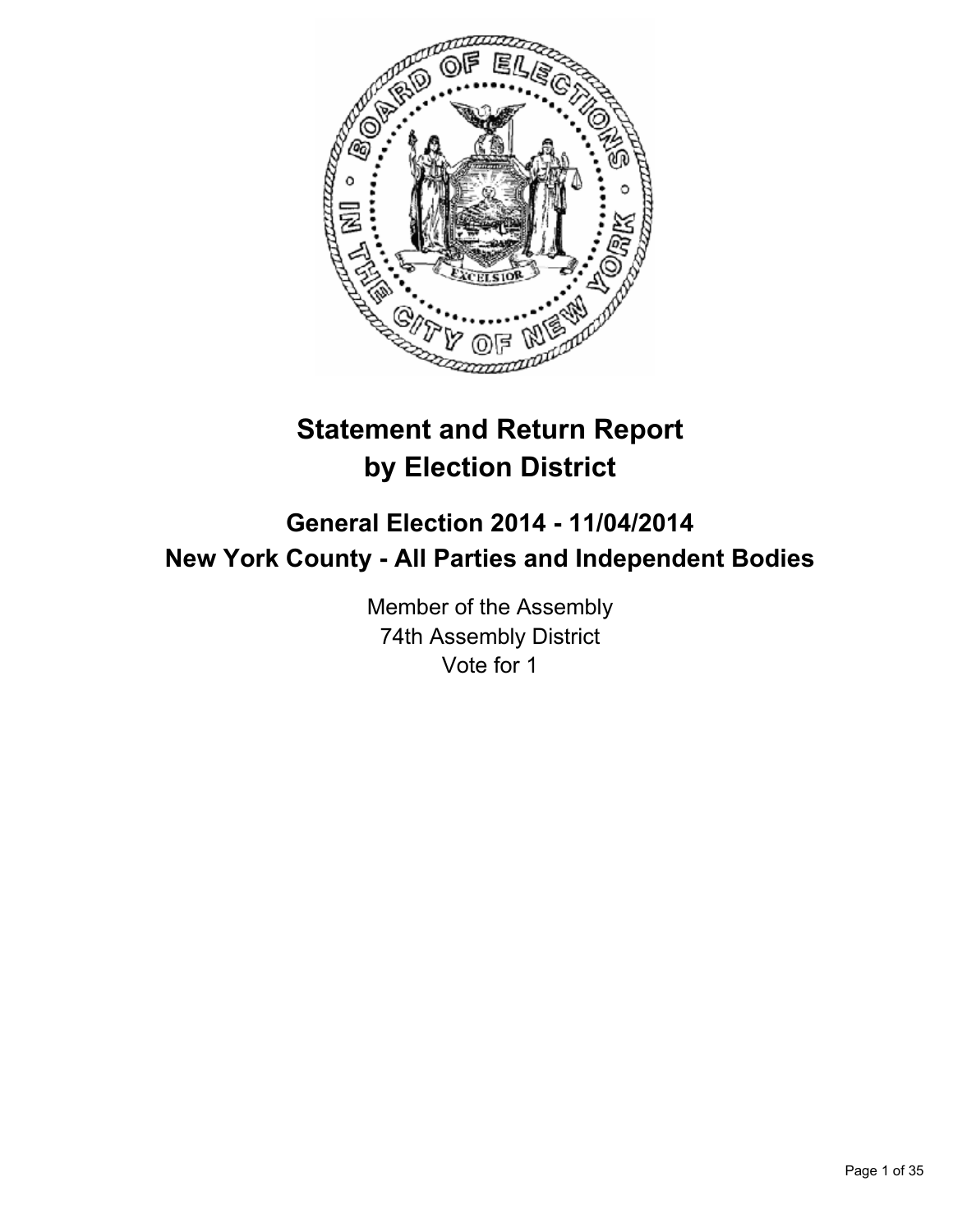

| <b>PUBLIC COUNTER</b>                                    | 172 |
|----------------------------------------------------------|-----|
| <b>EMERGENCY</b>                                         | 0   |
| ABSENTEE/MILITARY                                        | 4   |
| <b>FEDERAL</b>                                           | 0   |
| AFFIDAVIT                                                |     |
| <b>Total Ballots</b>                                     | 177 |
| Less - Inapplicable Federal/Special Presidential Ballots | 0   |
| <b>Total Applicable Ballots</b>                          | 177 |
| BRIAN P. KAVANAGH (DEMOCRATIC)                           | 107 |
| BRYAN A. COOPER (REPUBLICAN)                             | 15  |
| BRIAN P. KAVANAGH (WORKING FAMILIES)                     | 5   |
| <b>Total Votes</b>                                       | 127 |
| Unrecorded                                               | 50  |

#### **002/74**

| PUBLIC COUNTER                                           | 149            |
|----------------------------------------------------------|----------------|
| <b>EMERGENCY</b>                                         | 0              |
| ABSENTEE/MILITARY                                        | 3              |
| <b>FEDERAL</b>                                           | 0              |
| <b>AFFIDAVIT</b>                                         | $\overline{2}$ |
| <b>Total Ballots</b>                                     | 154            |
| Less - Inapplicable Federal/Special Presidential Ballots | 0              |
| <b>Total Applicable Ballots</b>                          | 154            |
| BRIAN P. KAVANAGH (DEMOCRATIC)                           | 121            |
| BRYAN A. COOPER (REPUBLICAN)                             | 7              |
| BRIAN P. KAVANAGH (WORKING FAMILIES)                     | 5              |
| <b>Total Votes</b>                                       | 133            |
| Unrecorded                                               | 21             |

| PUBLIC COUNTER                                           | 191 |
|----------------------------------------------------------|-----|
| <b>EMERGENCY</b>                                         | 0   |
| ABSENTEE/MILITARY                                        | 3   |
| <b>FEDERAL</b>                                           | 0   |
| AFFIDAVIT                                                | 1   |
| <b>Total Ballots</b>                                     | 195 |
| Less - Inapplicable Federal/Special Presidential Ballots | 0   |
| <b>Total Applicable Ballots</b>                          | 195 |
| BRIAN P. KAVANAGH (DEMOCRATIC)                           | 136 |
| BRYAN A. COOPER (REPUBLICAN)                             | 9   |
| BRIAN P. KAVANAGH (WORKING FAMILIES)                     | 7   |
| <b>Total Votes</b>                                       | 152 |
| Unrecorded                                               | 43  |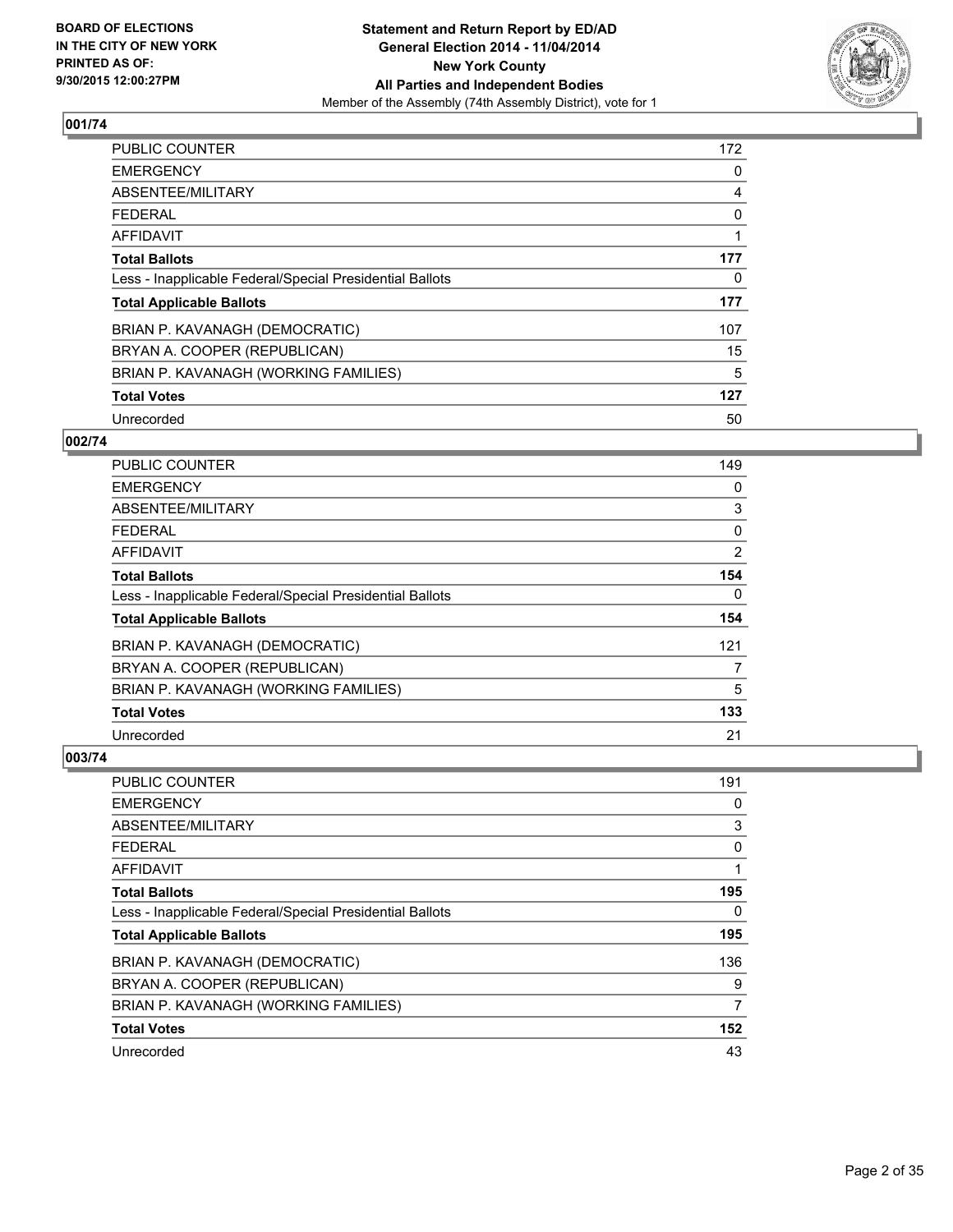

| <b>PUBLIC COUNTER</b>                                    | 171            |
|----------------------------------------------------------|----------------|
| <b>EMERGENCY</b>                                         | 0              |
| ABSENTEE/MILITARY                                        | $\overline{2}$ |
| <b>FEDERAL</b>                                           | 0              |
| AFFIDAVIT                                                | 3              |
| <b>Total Ballots</b>                                     | 176            |
| Less - Inapplicable Federal/Special Presidential Ballots | 0              |
| <b>Total Applicable Ballots</b>                          | 176            |
| BRIAN P. KAVANAGH (DEMOCRATIC)                           | 135            |
| BRYAN A. COOPER (REPUBLICAN)                             | 8              |
| BRIAN P. KAVANAGH (WORKING FAMILIES)                     | 6              |
| <b>Total Votes</b>                                       | 149            |
| Unrecorded                                               | 27             |

#### **005/74**

| <b>PUBLIC COUNTER</b>                                    | 56           |
|----------------------------------------------------------|--------------|
| <b>EMERGENCY</b>                                         | 0            |
| ABSENTEE/MILITARY                                        |              |
| <b>FEDERAL</b>                                           | 0            |
| <b>AFFIDAVIT</b>                                         |              |
| <b>Total Ballots</b>                                     | 58           |
| Less - Inapplicable Federal/Special Presidential Ballots | 0            |
| <b>Total Applicable Ballots</b>                          | 58           |
| BRIAN P. KAVANAGH (DEMOCRATIC)                           | 49           |
| BRYAN A. COOPER (REPUBLICAN)                             | 0            |
| BRIAN P. KAVANAGH (WORKING FAMILIES)                     | $\mathbf{0}$ |
| <b>Total Votes</b>                                       | 49           |
| Unrecorded                                               | 9            |

| PUBLIC COUNTER                                           | 128            |
|----------------------------------------------------------|----------------|
| <b>EMERGENCY</b>                                         | 0              |
| ABSENTEE/MILITARY                                        | $\overline{2}$ |
| <b>FEDERAL</b>                                           | 0              |
| AFFIDAVIT                                                | 0              |
| <b>Total Ballots</b>                                     | 130            |
| Less - Inapplicable Federal/Special Presidential Ballots | 0              |
| <b>Total Applicable Ballots</b>                          | 130            |
| BRIAN P. KAVANAGH (DEMOCRATIC)                           | 83             |
| BRYAN A. COOPER (REPUBLICAN)                             | 5              |
| BRIAN P. KAVANAGH (WORKING FAMILIES)                     | 6              |
| <b>Total Votes</b>                                       | 94             |
| Unrecorded                                               | 36             |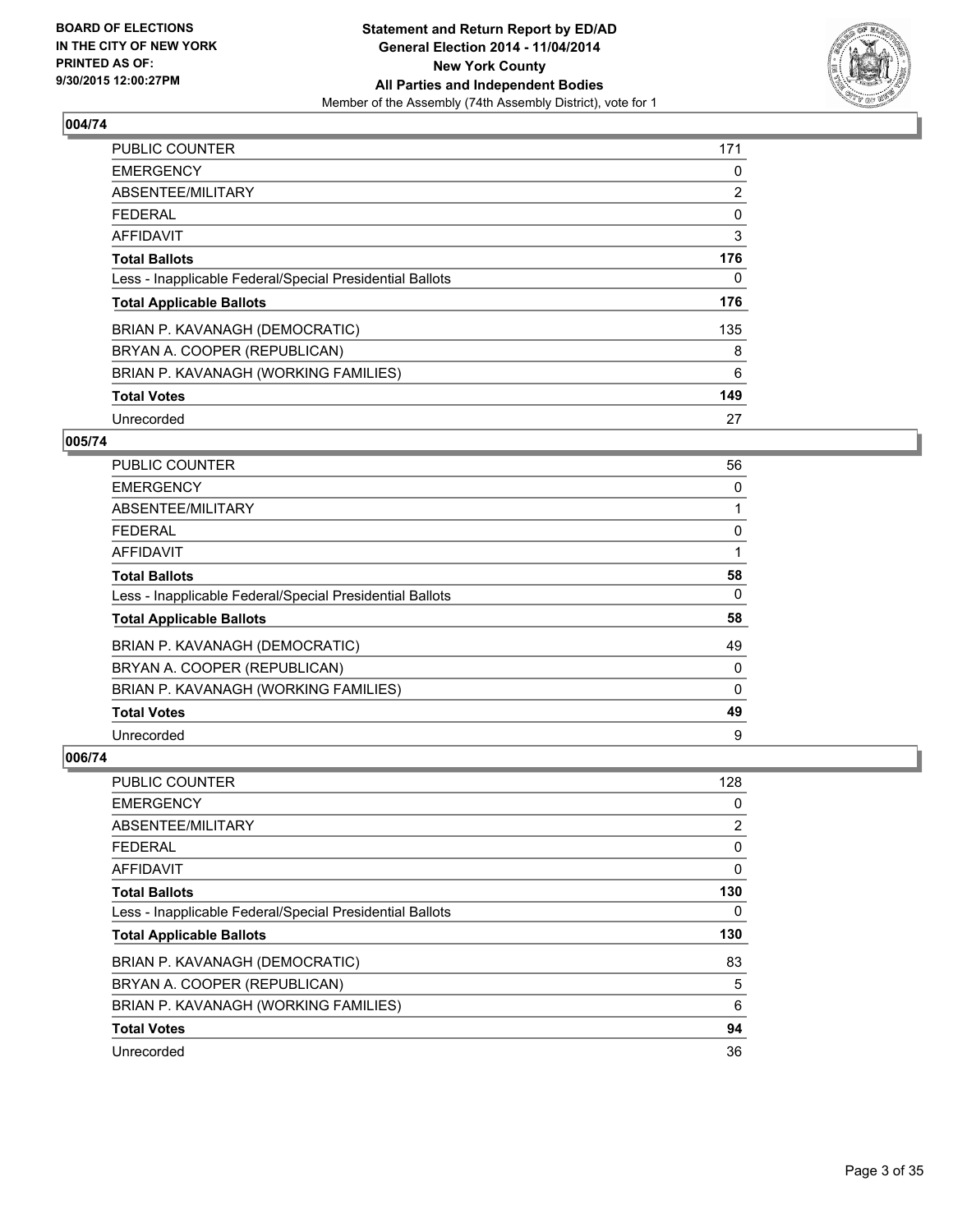

| <b>PUBLIC COUNTER</b>                                    | 131 |
|----------------------------------------------------------|-----|
| <b>EMERGENCY</b>                                         | 0   |
| ABSENTEE/MILITARY                                        | 5   |
| <b>FEDERAL</b>                                           |     |
| AFFIDAVIT                                                | 3   |
| <b>Total Ballots</b>                                     | 140 |
| Less - Inapplicable Federal/Special Presidential Ballots | (1) |
| <b>Total Applicable Ballots</b>                          | 139 |
| BRIAN P. KAVANAGH (DEMOCRATIC)                           | 86  |
| BRYAN A. COOPER (REPUBLICAN)                             | 11  |
| BRIAN P. KAVANAGH (WORKING FAMILIES)                     | 24  |
| <b>Total Votes</b>                                       | 121 |
| Unrecorded                                               | 18  |

#### **008/74**

| <b>PUBLIC COUNTER</b>                                    | 127          |
|----------------------------------------------------------|--------------|
| <b>EMERGENCY</b>                                         | 0            |
| ABSENTEE/MILITARY                                        | $\mathbf{1}$ |
| <b>FEDERAL</b>                                           | 1            |
| <b>AFFIDAVIT</b>                                         | 8            |
| <b>Total Ballots</b>                                     | 137          |
| Less - Inapplicable Federal/Special Presidential Ballots | (1)          |
| <b>Total Applicable Ballots</b>                          | 136          |
| BRIAN P. KAVANAGH (DEMOCRATIC)                           | 82           |
| BRYAN A. COOPER (REPUBLICAN)                             | 14           |
| BRIAN P. KAVANAGH (WORKING FAMILIES)                     | 26           |
| UNATTRIBUTABLE WRITE-IN (WRITE-IN)                       | 1            |
| <b>Total Votes</b>                                       | 123          |
| Unrecorded                                               | 13           |

| <b>PUBLIC COUNTER</b>                                    | 72 |
|----------------------------------------------------------|----|
| <b>EMERGENCY</b>                                         | 0  |
| ABSENTEE/MILITARY                                        |    |
| <b>FEDERAL</b>                                           | 0  |
| AFFIDAVIT                                                | 0  |
| <b>Total Ballots</b>                                     | 73 |
| Less - Inapplicable Federal/Special Presidential Ballots | 0  |
| <b>Total Applicable Ballots</b>                          | 73 |
| BRIAN P. KAVANAGH (DEMOCRATIC)                           | 45 |
| BRYAN A. COOPER (REPUBLICAN)                             | 4  |
| BRIAN P. KAVANAGH (WORKING FAMILIES)                     | 10 |
| <b>Total Votes</b>                                       | 59 |
| Unrecorded                                               | 14 |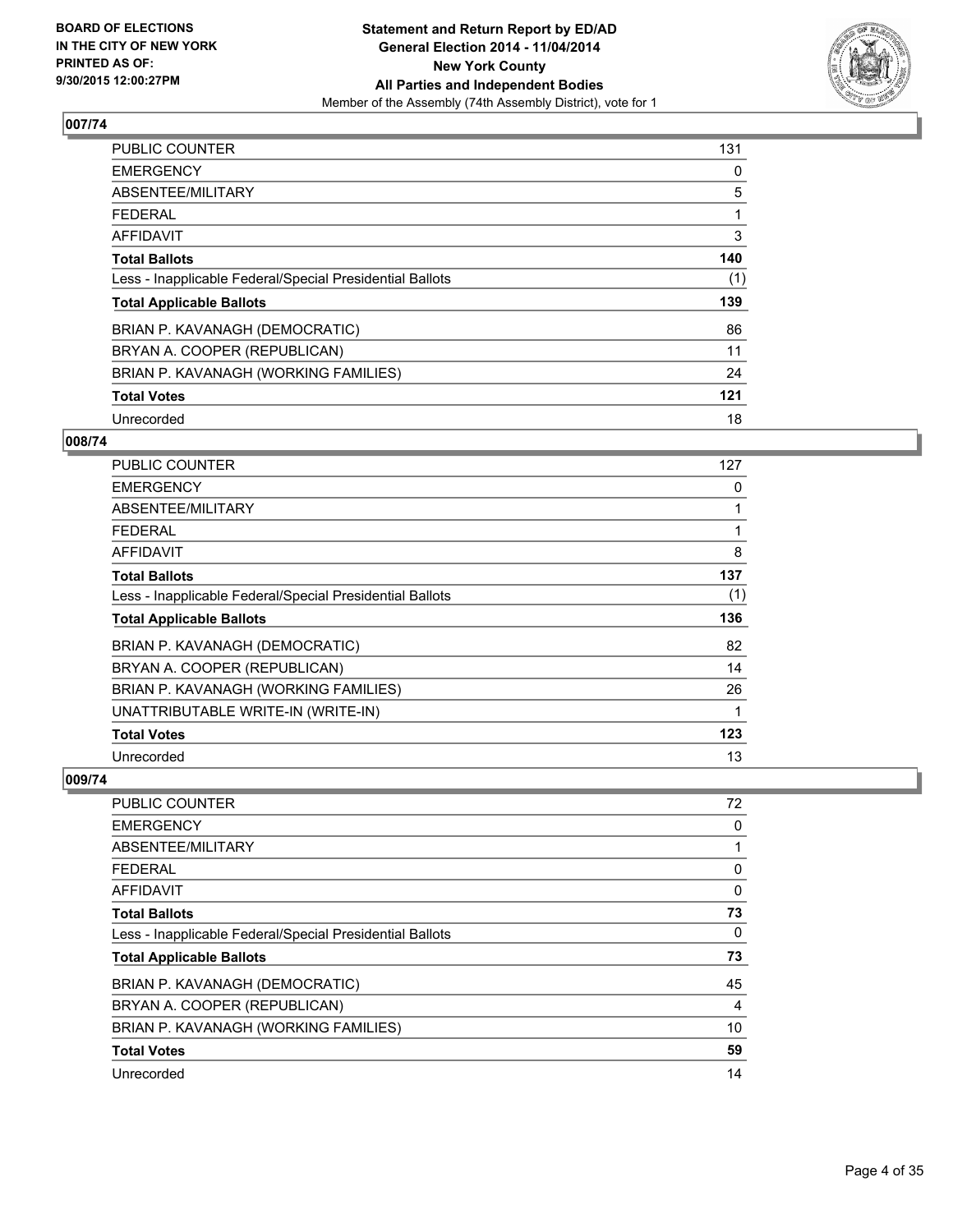

| <b>PUBLIC COUNTER</b>                                    | 213 |
|----------------------------------------------------------|-----|
| <b>EMERGENCY</b>                                         | 0   |
| ABSENTEE/MILITARY                                        | 8   |
| <b>FEDERAL</b>                                           | 5   |
| <b>AFFIDAVIT</b>                                         | 6   |
| <b>Total Ballots</b>                                     | 232 |
| Less - Inapplicable Federal/Special Presidential Ballots | (5) |
| <b>Total Applicable Ballots</b>                          | 227 |
| BRIAN P. KAVANAGH (DEMOCRATIC)                           | 152 |
| BRYAN A. COOPER (REPUBLICAN)                             | 15  |
| BRIAN P. KAVANAGH (WORKING FAMILIES)                     | 51  |
| SLOBHAN NEVILLE (WRITE-IN)                               | 1   |
| <b>Total Votes</b>                                       | 219 |
| Unrecorded                                               | 8   |

# **011/74**

| <b>PUBLIC COUNTER</b>                                    | 176 |
|----------------------------------------------------------|-----|
| <b>EMERGENCY</b>                                         | 0   |
| ABSENTEE/MILITARY                                        | 2   |
| <b>FEDERAL</b>                                           | 1   |
| <b>AFFIDAVIT</b>                                         | 2   |
| <b>Total Ballots</b>                                     | 181 |
| Less - Inapplicable Federal/Special Presidential Ballots | (1) |
| <b>Total Applicable Ballots</b>                          | 180 |
| BRIAN P. KAVANAGH (DEMOCRATIC)                           | 95  |
| BRYAN A. COOPER (REPUBLICAN)                             | 20  |
| BRIAN P. KAVANAGH (WORKING FAMILIES)                     | 4   |
| <b>Total Votes</b>                                       | 119 |
| Unrecorded                                               | 61  |

| <b>PUBLIC COUNTER</b>                                    | 89 |
|----------------------------------------------------------|----|
| <b>EMERGENCY</b>                                         | 0  |
| ABSENTEE/MILITARY                                        |    |
| <b>FEDERAL</b>                                           | 0  |
| <b>AFFIDAVIT</b>                                         | 4  |
| <b>Total Ballots</b>                                     | 94 |
| Less - Inapplicable Federal/Special Presidential Ballots | 0  |
| <b>Total Applicable Ballots</b>                          | 94 |
| BRIAN P. KAVANAGH (DEMOCRATIC)                           | 67 |
| BRYAN A. COOPER (REPUBLICAN)                             | 11 |
| BRIAN P. KAVANAGH (WORKING FAMILIES)                     | 5  |
| <b>Total Votes</b>                                       | 83 |
| Unrecorded                                               | 11 |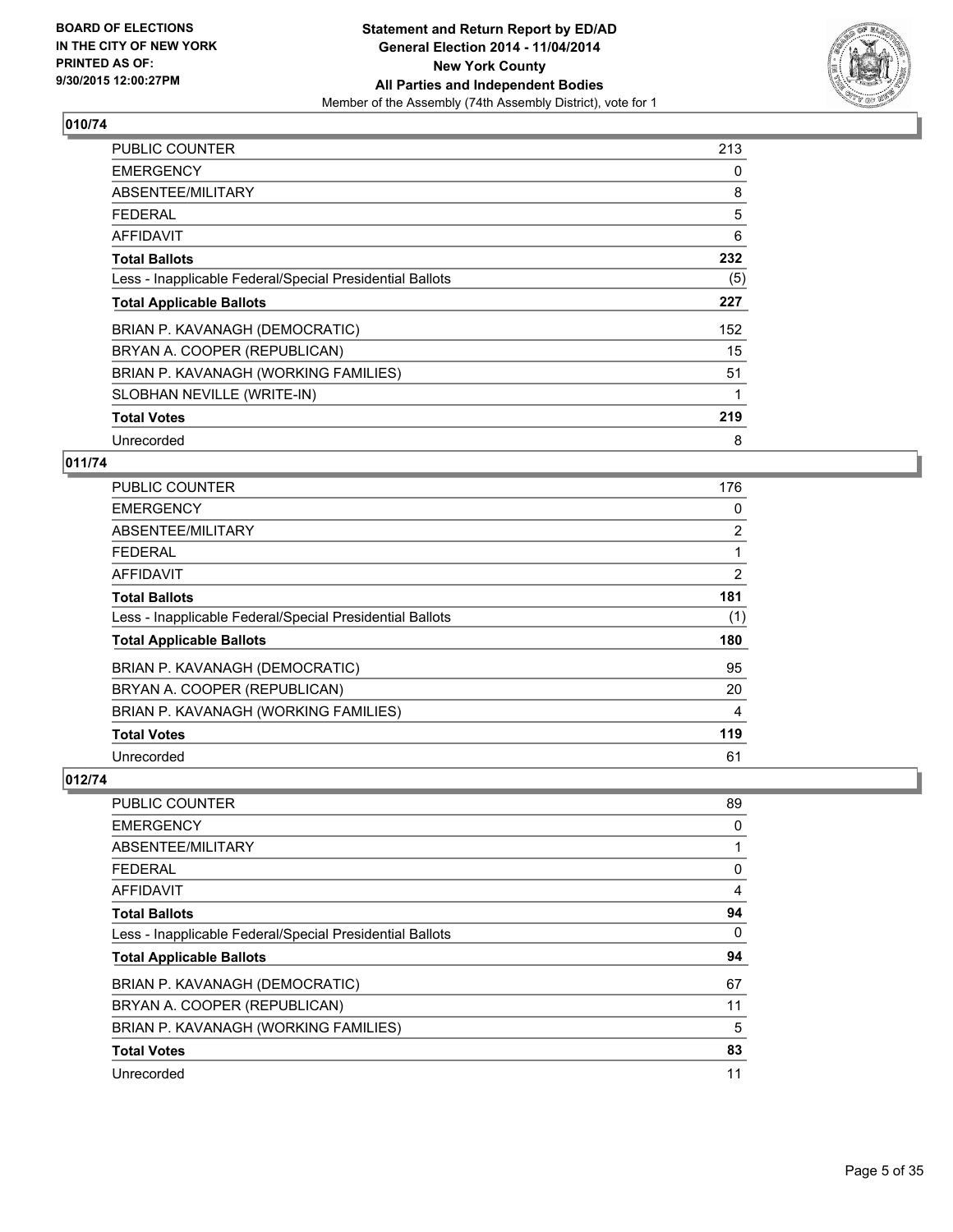

| <b>PUBLIC COUNTER</b>                                    | 127 |
|----------------------------------------------------------|-----|
| <b>EMERGENCY</b>                                         | 0   |
| ABSENTEE/MILITARY                                        | 3   |
| <b>FEDERAL</b>                                           | 0   |
| AFFIDAVIT                                                | 2   |
| <b>Total Ballots</b>                                     | 132 |
| Less - Inapplicable Federal/Special Presidential Ballots | 0   |
| <b>Total Applicable Ballots</b>                          | 132 |
| BRIAN P. KAVANAGH (DEMOCRATIC)                           | 100 |
| BRYAN A. COOPER (REPUBLICAN)                             | 11  |
| BRIAN P. KAVANAGH (WORKING FAMILIES)                     | 4   |
| <b>Total Votes</b>                                       | 115 |
| Unrecorded                                               | 17  |

## **014/74**

| <b>PUBLIC COUNTER</b>                                    | 135 |
|----------------------------------------------------------|-----|
| <b>EMERGENCY</b>                                         | 0   |
| ABSENTEE/MILITARY                                        |     |
| <b>FEDERAL</b>                                           | 0   |
| <b>AFFIDAVIT</b>                                         | 3   |
| <b>Total Ballots</b>                                     | 139 |
| Less - Inapplicable Federal/Special Presidential Ballots | 0   |
| <b>Total Applicable Ballots</b>                          | 139 |
| BRIAN P. KAVANAGH (DEMOCRATIC)                           | 95  |
| BRYAN A. COOPER (REPUBLICAN)                             | 6   |
| BRIAN P. KAVANAGH (WORKING FAMILIES)                     | 4   |
| <b>Total Votes</b>                                       | 105 |
| Unrecorded                                               | 34  |

| PUBLIC COUNTER                                           | 184 |
|----------------------------------------------------------|-----|
| <b>EMERGENCY</b>                                         | 0   |
| ABSENTEE/MILITARY                                        | 3   |
| <b>FEDERAL</b>                                           | 2   |
| <b>AFFIDAVIT</b>                                         | 5   |
| <b>Total Ballots</b>                                     | 194 |
| Less - Inapplicable Federal/Special Presidential Ballots | (2) |
| <b>Total Applicable Ballots</b>                          | 192 |
| BRIAN P. KAVANAGH (DEMOCRATIC)                           | 119 |
| BRYAN A. COOPER (REPUBLICAN)                             | 16  |
| BRIAN P. KAVANAGH (WORKING FAMILIES)                     | 37  |
| <b>Total Votes</b>                                       | 172 |
| Unrecorded                                               | 20  |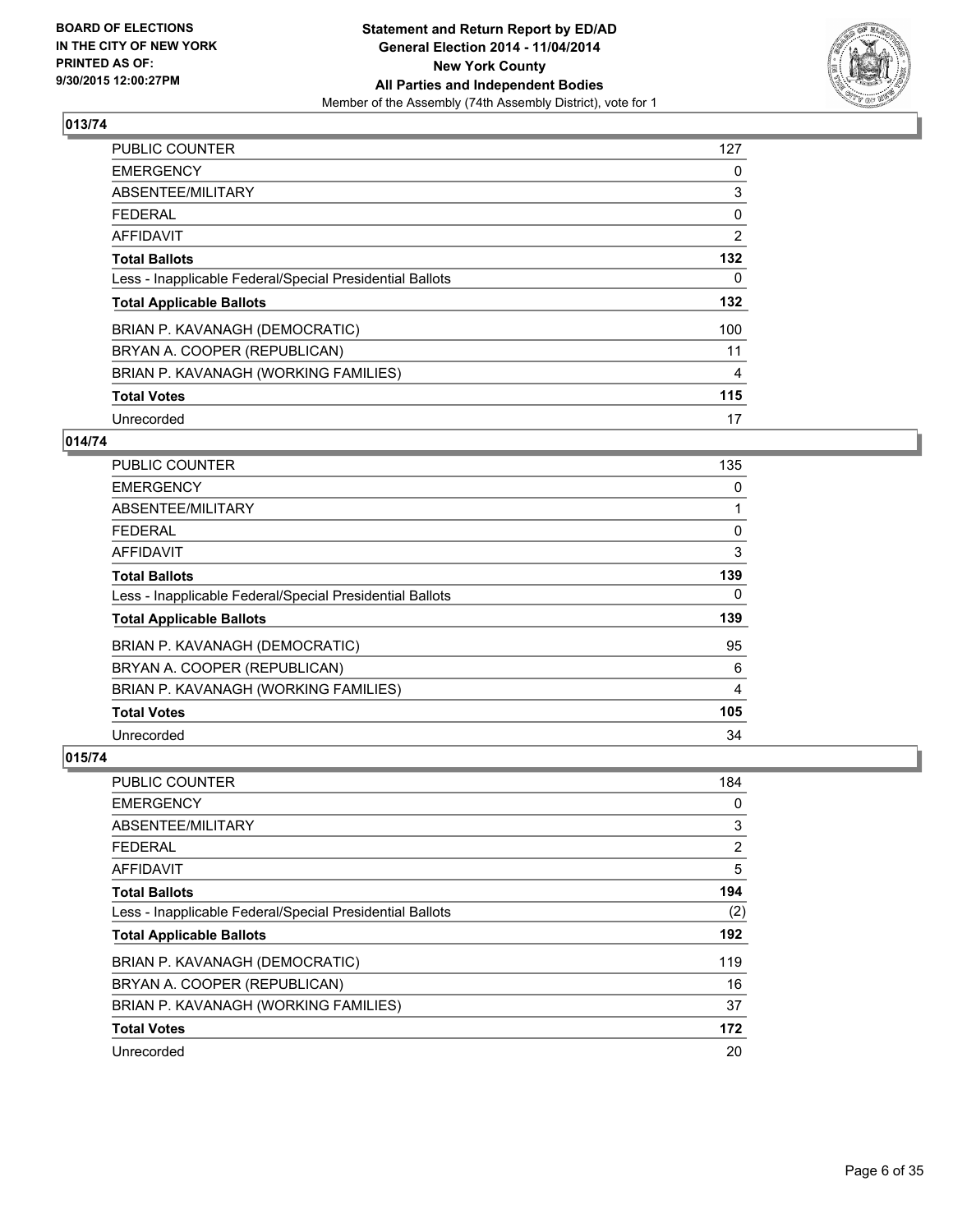

| <b>PUBLIC COUNTER</b>                                    | 84             |
|----------------------------------------------------------|----------------|
| <b>EMERGENCY</b>                                         | 0              |
| ABSENTEE/MILITARY                                        | $\overline{2}$ |
| <b>FEDERAL</b>                                           |                |
| AFFIDAVIT                                                | 4              |
| <b>Total Ballots</b>                                     | 91             |
| Less - Inapplicable Federal/Special Presidential Ballots | (1)            |
| <b>Total Applicable Ballots</b>                          | 90             |
| BRIAN P. KAVANAGH (DEMOCRATIC)                           | 62             |
| BRYAN A. COOPER (REPUBLICAN)                             | 2              |
| BRIAN P. KAVANAGH (WORKING FAMILIES)                     | 19             |
| <b>Total Votes</b>                                       | 83             |
| Unrecorded                                               | 7              |

# **017/74**

| PUBLIC COUNTER                                           | 97           |
|----------------------------------------------------------|--------------|
| <b>EMERGENCY</b>                                         | 0            |
| ABSENTEE/MILITARY                                        | $\mathbf{1}$ |
| <b>FEDERAL</b>                                           | 1            |
| AFFIDAVIT                                                | 0            |
| <b>Total Ballots</b>                                     | 99           |
| Less - Inapplicable Federal/Special Presidential Ballots | (1)          |
| <b>Total Applicable Ballots</b>                          | 98           |
| BRIAN P. KAVANAGH (DEMOCRATIC)                           | 60           |
| BRYAN A. COOPER (REPUBLICAN)                             | 3            |
| BRIAN P. KAVANAGH (WORKING FAMILIES)                     | 20           |
| UNATTRIBUTABLE WRITE-IN (WRITE-IN)                       | 1            |
| <b>Total Votes</b>                                       | 84           |
| Unrecorded                                               | 14           |

| <b>PUBLIC COUNTER</b>                                    | 96             |
|----------------------------------------------------------|----------------|
| <b>EMERGENCY</b>                                         | 0              |
| ABSENTEE/MILITARY                                        | $\overline{2}$ |
| <b>FEDERAL</b>                                           | 0              |
| <b>AFFIDAVIT</b>                                         | 0              |
| <b>Total Ballots</b>                                     | 98             |
| Less - Inapplicable Federal/Special Presidential Ballots | 0              |
| <b>Total Applicable Ballots</b>                          | 98             |
| BRIAN P. KAVANAGH (DEMOCRATIC)                           | 54             |
| BRYAN A. COOPER (REPUBLICAN)                             | 12             |
| BRIAN P. KAVANAGH (WORKING FAMILIES)                     | 8              |
| <b>Total Votes</b>                                       | 74             |
| Unrecorded                                               | 24             |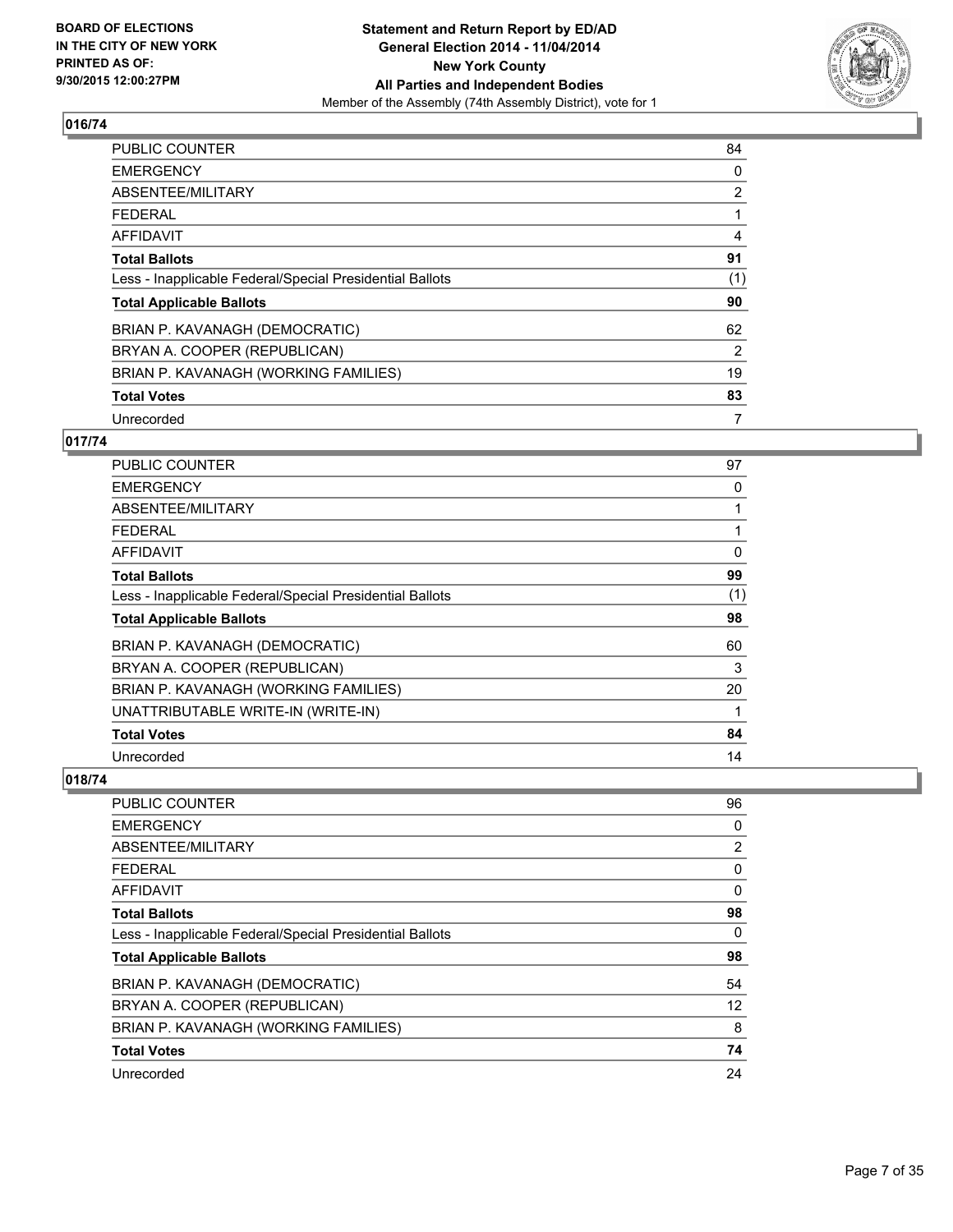

| <b>PUBLIC COUNTER</b>                                    | 412 |
|----------------------------------------------------------|-----|
| <b>EMERGENCY</b>                                         | 0   |
| ABSENTEE/MILITARY                                        | 5   |
| <b>FEDERAL</b>                                           | 3   |
| AFFIDAVIT                                                | 6   |
| <b>Total Ballots</b>                                     | 426 |
| Less - Inapplicable Federal/Special Presidential Ballots | (3) |
| <b>Total Applicable Ballots</b>                          | 423 |
| BRIAN P. KAVANAGH (DEMOCRATIC)                           | 208 |
| BRYAN A. COOPER (REPUBLICAN)                             | 75  |
| BRIAN P. KAVANAGH (WORKING FAMILIES)                     | 89  |
| UNATTRIBUTABLE WRITE-IN (WRITE-IN)                       |     |
| <b>Total Votes</b>                                       | 373 |
| Unrecorded                                               | 50  |

## **020/74**

| <b>PUBLIC COUNTER</b>                                    | 238 |
|----------------------------------------------------------|-----|
| <b>EMERGENCY</b>                                         | 0   |
| ABSENTEE/MILITARY                                        | 8   |
| <b>FEDERAL</b>                                           | 4   |
| AFFIDAVIT                                                | 4   |
| <b>Total Ballots</b>                                     | 254 |
| Less - Inapplicable Federal/Special Presidential Ballots | (4) |
| <b>Total Applicable Ballots</b>                          | 250 |
| BRIAN P. KAVANAGH (DEMOCRATIC)                           | 137 |
| BRYAN A. COOPER (REPUBLICAN)                             | 40  |
| BRIAN P. KAVANAGH (WORKING FAMILIES)                     | 47  |
| <b>Total Votes</b>                                       | 224 |
| Unrecorded                                               | 26  |

| <b>PUBLIC COUNTER</b>                                    | 236            |
|----------------------------------------------------------|----------------|
| <b>EMERGENCY</b>                                         | 0              |
| ABSENTEE/MILITARY                                        | 5              |
| <b>FEDERAL</b>                                           | 8              |
| AFFIDAVIT                                                | $\overline{4}$ |
| <b>Total Ballots</b>                                     | 253            |
| Less - Inapplicable Federal/Special Presidential Ballots | (8)            |
| <b>Total Applicable Ballots</b>                          | 245            |
| BRIAN P. KAVANAGH (DEMOCRATIC)                           | 156            |
| BRYAN A. COOPER (REPUBLICAN)                             | 17             |
| BRIAN P. KAVANAGH (WORKING FAMILIES)                     | 65             |
| <b>Total Votes</b>                                       | 238            |
| Unrecorded                                               | 7              |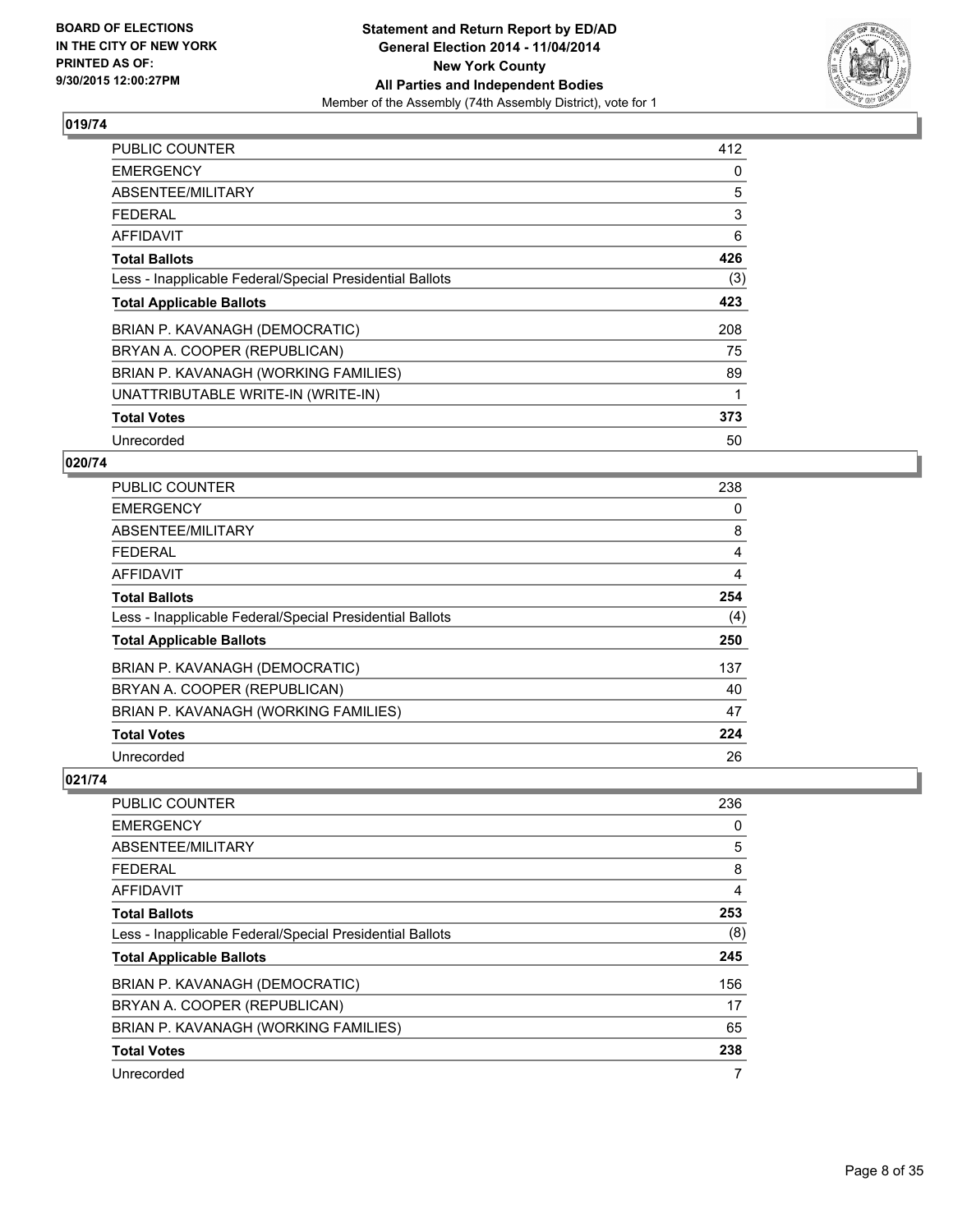

| <b>PUBLIC COUNTER</b>                                    | 210 |
|----------------------------------------------------------|-----|
| <b>EMERGENCY</b>                                         | 0   |
| ABSENTEE/MILITARY                                        |     |
| <b>FEDERAL</b>                                           | 4   |
| <b>AFFIDAVIT</b>                                         | 6   |
| <b>Total Ballots</b>                                     | 221 |
| Less - Inapplicable Federal/Special Presidential Ballots | (4) |
| <b>Total Applicable Ballots</b>                          | 217 |
| BRIAN P. KAVANAGH (DEMOCRATIC)                           | 143 |
| BRYAN A. COOPER (REPUBLICAN)                             | 18  |
| BRIAN P. KAVANAGH (WORKING FAMILIES)                     | 38  |
| <b>Total Votes</b>                                       | 199 |
| Unrecorded                                               | 18  |

## **023/74**

| PUBLIC COUNTER                                           | 237  |
|----------------------------------------------------------|------|
| <b>EMERGENCY</b>                                         | 0    |
| ABSENTEE/MILITARY                                        | 3    |
| <b>FEDERAL</b>                                           | 13   |
| <b>AFFIDAVIT</b>                                         | 2    |
| <b>Total Ballots</b>                                     | 255  |
| Less - Inapplicable Federal/Special Presidential Ballots | (13) |
| <b>Total Applicable Ballots</b>                          | 242  |
| BRIAN P. KAVANAGH (DEMOCRATIC)                           | 129  |
| BRYAN A. COOPER (REPUBLICAN)                             | 38   |
| BRIAN P. KAVANAGH (WORKING FAMILIES)                     | 64   |
| <b>Total Votes</b>                                       | 231  |
| Unrecorded                                               | 11   |

| <b>PUBLIC COUNTER</b>                                    | 233 |
|----------------------------------------------------------|-----|
| <b>EMERGENCY</b>                                         | 0   |
| ABSENTEE/MILITARY                                        | 4   |
| <b>FEDERAL</b>                                           | 4   |
| <b>AFFIDAVIT</b>                                         | 4   |
| <b>Total Ballots</b>                                     | 245 |
| Less - Inapplicable Federal/Special Presidential Ballots | (4) |
| <b>Total Applicable Ballots</b>                          | 241 |
| BRIAN P. KAVANAGH (DEMOCRATIC)                           | 145 |
| BRYAN A. COOPER (REPUBLICAN)                             | 9   |
| BRIAN P. KAVANAGH (WORKING FAMILIES)                     | 67  |
| <b>Total Votes</b>                                       | 221 |
| Unrecorded                                               | 20  |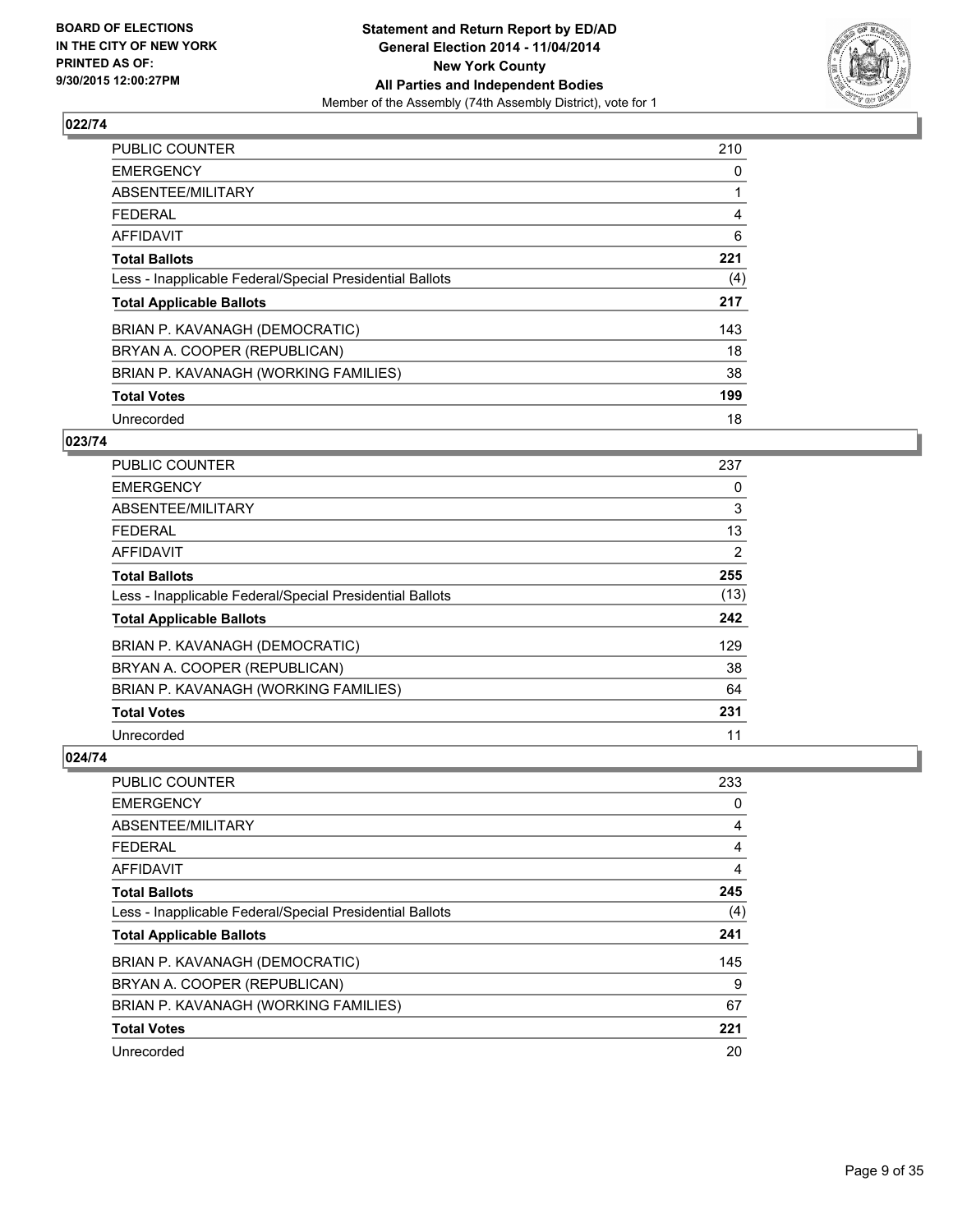

| <b>PUBLIC COUNTER</b>                                    | 171 |
|----------------------------------------------------------|-----|
| <b>EMERGENCY</b>                                         | 0   |
| ABSENTEE/MILITARY                                        | 8   |
| <b>FEDERAL</b>                                           | 3   |
| <b>AFFIDAVIT</b>                                         | 6   |
| <b>Total Ballots</b>                                     | 188 |
| Less - Inapplicable Federal/Special Presidential Ballots | (3) |
| <b>Total Applicable Ballots</b>                          | 185 |
| BRIAN P. KAVANAGH (DEMOCRATIC)                           | 124 |
| BRYAN A. COOPER (REPUBLICAN)                             | 12  |
| BRIAN P. KAVANAGH (WORKING FAMILIES)                     | 38  |
| <b>Total Votes</b>                                       | 174 |
| Unrecorded                                               | 11  |

## **026/74**

| PUBLIC COUNTER                                           | 171            |
|----------------------------------------------------------|----------------|
| <b>EMERGENCY</b>                                         | 0              |
| ABSENTEE/MILITARY                                        | $\overline{2}$ |
| <b>FEDERAL</b>                                           | 0              |
| <b>AFFIDAVIT</b>                                         | $\overline{2}$ |
| <b>Total Ballots</b>                                     | 175            |
| Less - Inapplicable Federal/Special Presidential Ballots | 0              |
| <b>Total Applicable Ballots</b>                          | 175            |
| BRIAN P. KAVANAGH (DEMOCRATIC)                           | 131            |
| BRYAN A. COOPER (REPUBLICAN)                             | 5              |
| BRIAN P. KAVANAGH (WORKING FAMILIES)                     | 5              |
| <b>Total Votes</b>                                       | 141            |
| Unrecorded                                               | 34             |

| <b>PUBLIC COUNTER</b>                                    | 99  |
|----------------------------------------------------------|-----|
| <b>EMERGENCY</b>                                         | 0   |
| ABSENTEE/MILITARY                                        | 0   |
| <b>FEDERAL</b>                                           | 0   |
| <b>AFFIDAVIT</b>                                         | 1   |
| <b>Total Ballots</b>                                     | 100 |
| Less - Inapplicable Federal/Special Presidential Ballots | 0   |
| <b>Total Applicable Ballots</b>                          | 100 |
| BRIAN P. KAVANAGH (DEMOCRATIC)                           | 69  |
| BRYAN A. COOPER (REPUBLICAN)                             | 9   |
| BRIAN P. KAVANAGH (WORKING FAMILIES)                     | 5   |
| <b>Total Votes</b>                                       | 83  |
| Unrecorded                                               | 17  |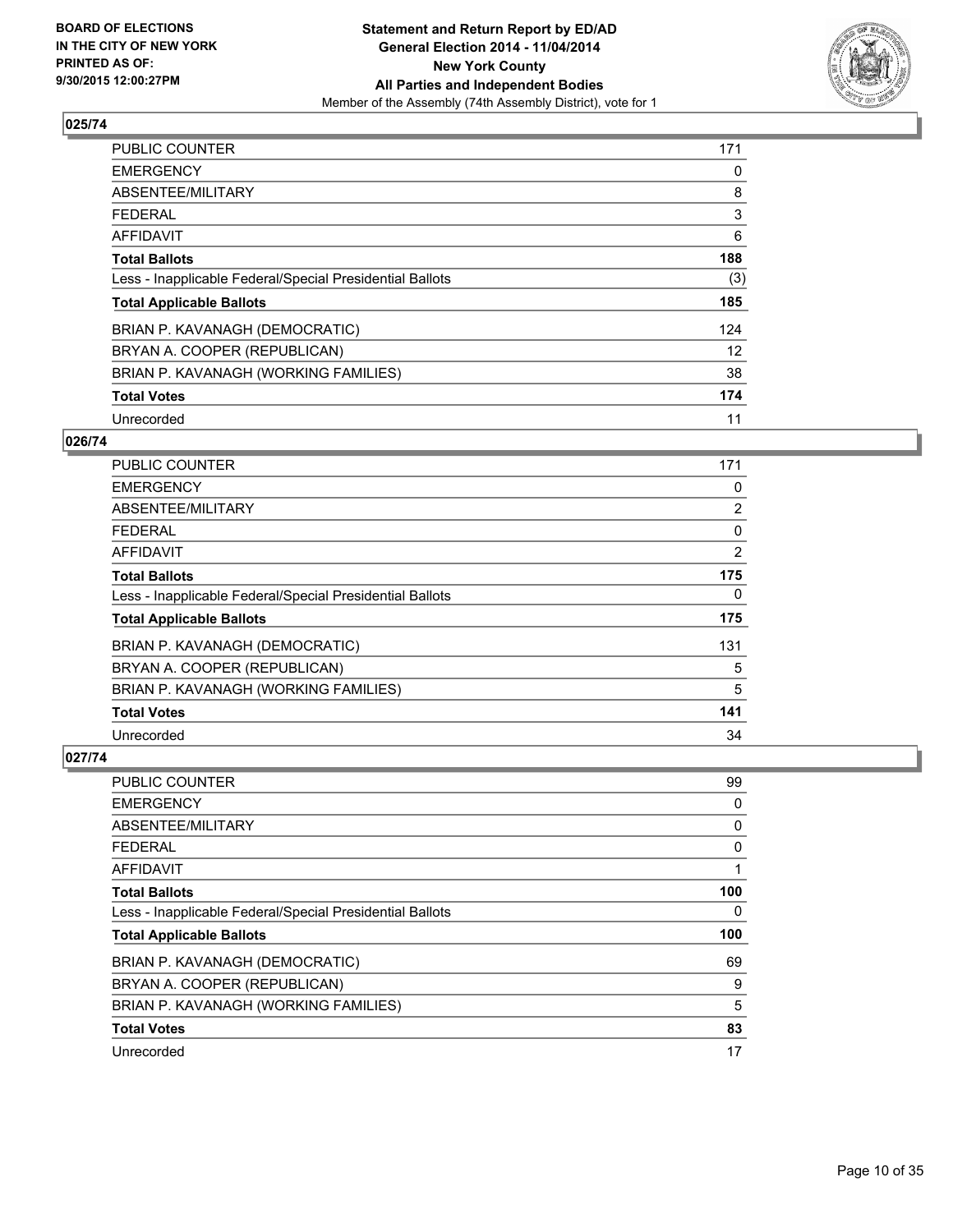

| <b>PUBLIC COUNTER</b>                                    | 77 |
|----------------------------------------------------------|----|
| <b>EMERGENCY</b>                                         | 0  |
| ABSENTEE/MILITARY                                        | 0  |
| <b>FEDERAL</b>                                           | 0  |
| AFFIDAVIT                                                |    |
| <b>Total Ballots</b>                                     | 78 |
| Less - Inapplicable Federal/Special Presidential Ballots | 0  |
| <b>Total Applicable Ballots</b>                          | 78 |
| BRIAN P. KAVANAGH (DEMOCRATIC)                           | 58 |
| BRYAN A. COOPER (REPUBLICAN)                             | 6  |
| BRIAN P. KAVANAGH (WORKING FAMILIES)                     | 1  |
| <b>Total Votes</b>                                       | 65 |
| Unrecorded                                               | 13 |

#### **029/74**

| PUBLIC COUNTER                                           | 134 |
|----------------------------------------------------------|-----|
| <b>EMERGENCY</b>                                         | 0   |
| ABSENTEE/MILITARY                                        |     |
| <b>FEDERAL</b>                                           | 0   |
| <b>AFFIDAVIT</b>                                         | 4   |
| <b>Total Ballots</b>                                     | 139 |
| Less - Inapplicable Federal/Special Presidential Ballots | 0   |
| <b>Total Applicable Ballots</b>                          | 139 |
| BRIAN P. KAVANAGH (DEMOCRATIC)                           | 105 |
| BRYAN A. COOPER (REPUBLICAN)                             | 5   |
| BRIAN P. KAVANAGH (WORKING FAMILIES)                     | 5   |
| <b>Total Votes</b>                                       | 115 |
| Unrecorded                                               | 24  |

| <b>PUBLIC COUNTER</b>                                    | 99  |
|----------------------------------------------------------|-----|
| <b>EMERGENCY</b>                                         | 0   |
| ABSENTEE/MILITARY                                        | 4   |
| <b>FEDERAL</b>                                           | 2   |
| <b>AFFIDAVIT</b>                                         | 1   |
| <b>Total Ballots</b>                                     | 106 |
| Less - Inapplicable Federal/Special Presidential Ballots | (2) |
| <b>Total Applicable Ballots</b>                          | 104 |
| BRIAN P. KAVANAGH (DEMOCRATIC)                           | 79  |
| BRYAN A. COOPER (REPUBLICAN)                             | 4   |
| BRIAN P. KAVANAGH (WORKING FAMILIES)                     | 8   |
| <b>Total Votes</b>                                       | 91  |
| Unrecorded                                               | 13  |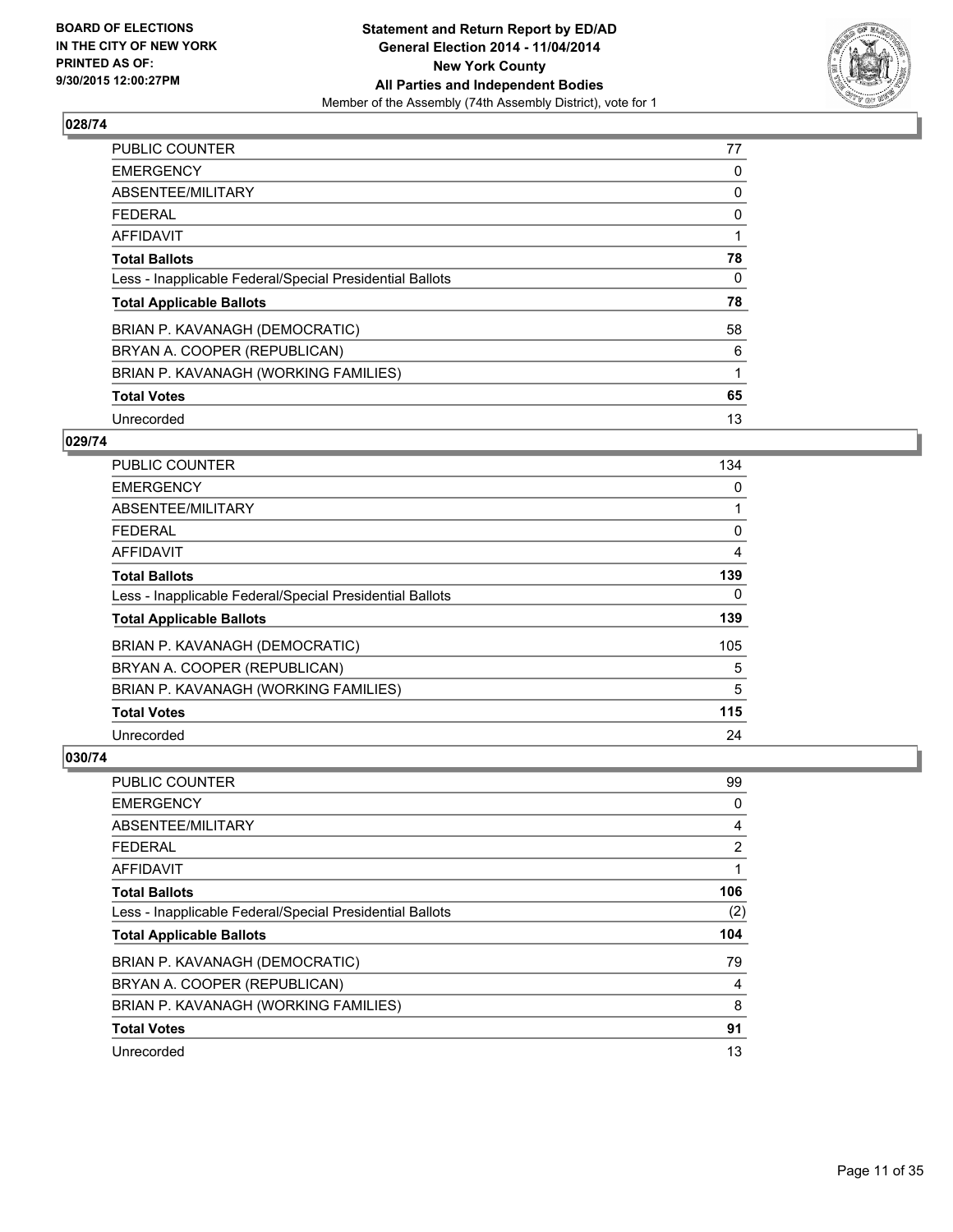

| <b>PUBLIC COUNTER</b>                                    | 288 |
|----------------------------------------------------------|-----|
| <b>EMERGENCY</b>                                         | 0   |
| ABSENTEE/MILITARY                                        | 9   |
| <b>FEDERAL</b>                                           | 1   |
| <b>AFFIDAVIT</b>                                         | 6   |
| <b>Total Ballots</b>                                     | 304 |
| Less - Inapplicable Federal/Special Presidential Ballots | (1) |
| <b>Total Applicable Ballots</b>                          | 303 |
| BRIAN P. KAVANAGH (DEMOCRATIC)                           | 198 |
| BRYAN A. COOPER (REPUBLICAN)                             | 23  |
| BRIAN P. KAVANAGH (WORKING FAMILIES)                     | 42  |
| LARRY SEABROOK (WRITE-IN)                                | 1   |
| <b>Total Votes</b>                                       | 264 |
| Unrecorded                                               | 39  |

## **032/74**

| PUBLIC COUNTER                                           | 204 |
|----------------------------------------------------------|-----|
| <b>EMERGENCY</b>                                         | 0   |
| ABSENTEE/MILITARY                                        | 3   |
| <b>FEDERAL</b>                                           | 4   |
| AFFIDAVIT                                                | 4   |
| <b>Total Ballots</b>                                     | 215 |
| Less - Inapplicable Federal/Special Presidential Ballots | (4) |
| <b>Total Applicable Ballots</b>                          | 211 |
| BRIAN P. KAVANAGH (DEMOCRATIC)                           | 133 |
| BRYAN A. COOPER (REPUBLICAN)                             | 15  |
| BRIAN P. KAVANAGH (WORKING FAMILIES)                     | 48  |
| UNATTRIBUTABLE WRITE-IN (WRITE-IN)                       | 1   |
| <b>Total Votes</b>                                       | 197 |
| Unrecorded                                               | 14  |

| <b>PUBLIC COUNTER</b>                                    | 244 |
|----------------------------------------------------------|-----|
| <b>EMERGENCY</b>                                         | 0   |
| ABSENTEE/MILITARY                                        | 5   |
| <b>FEDERAL</b>                                           | 7   |
| AFFIDAVIT                                                | 4   |
| <b>Total Ballots</b>                                     | 260 |
| Less - Inapplicable Federal/Special Presidential Ballots | (7) |
| <b>Total Applicable Ballots</b>                          | 253 |
| BRIAN P. KAVANAGH (DEMOCRATIC)                           | 162 |
| BRYAN A. COOPER (REPUBLICAN)                             | 10  |
| BRIAN P. KAVANAGH (WORKING FAMILIES)                     | 62  |
| <b>Total Votes</b>                                       | 234 |
| Unrecorded                                               | 19  |
|                                                          |     |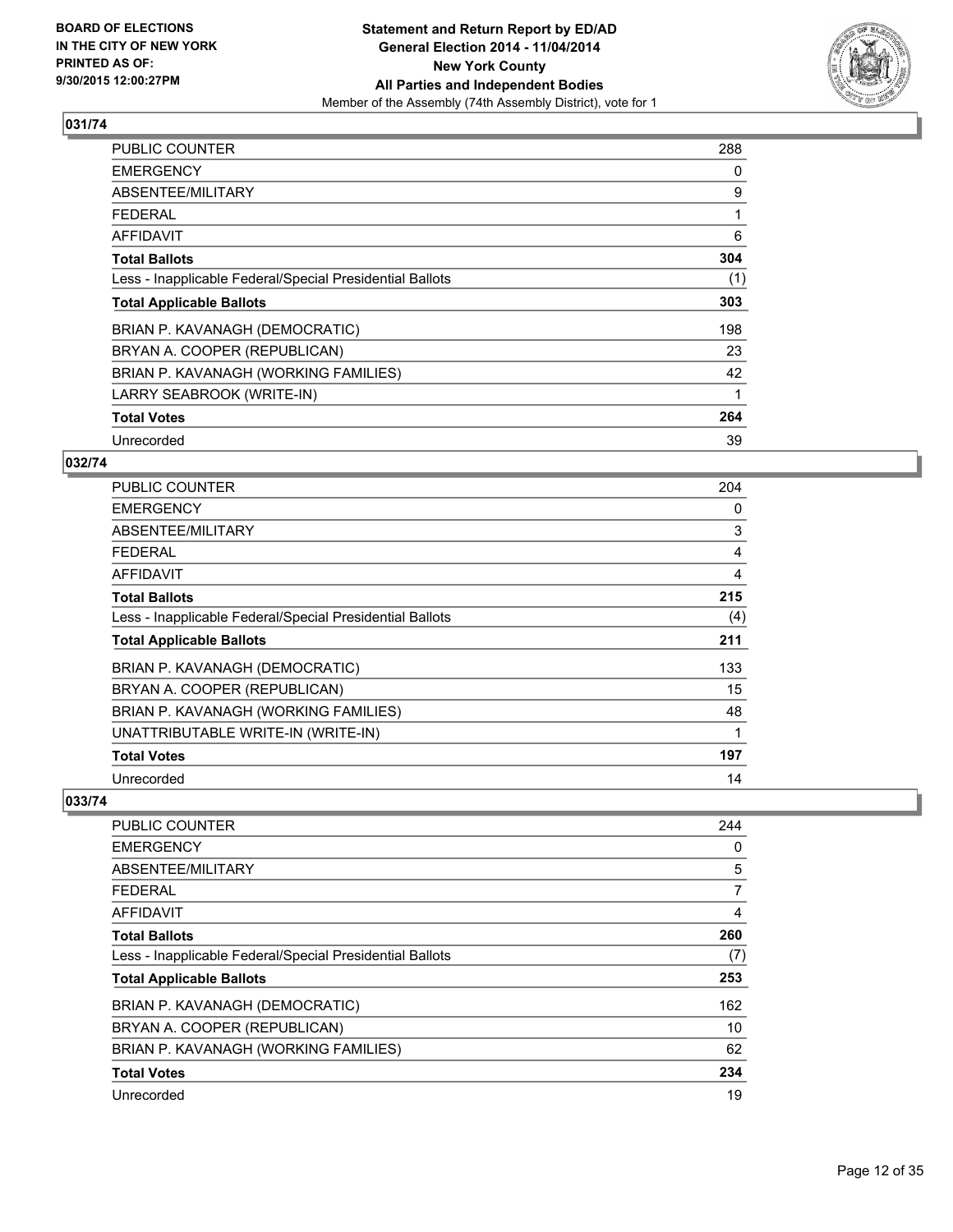

| <b>PUBLIC COUNTER</b>                                    | 232            |
|----------------------------------------------------------|----------------|
| <b>EMERGENCY</b>                                         | 0              |
| ABSENTEE/MILITARY                                        | 3              |
| <b>FEDERAL</b>                                           | $\overline{7}$ |
| <b>AFFIDAVIT</b>                                         | 3              |
| <b>Total Ballots</b>                                     | 245            |
| Less - Inapplicable Federal/Special Presidential Ballots | (7)            |
| <b>Total Applicable Ballots</b>                          | 238            |
| BRIAN P. KAVANAGH (DEMOCRATIC)                           | 143            |
| BRYAN A. COOPER (REPUBLICAN)                             | 16             |
| BRIAN P. KAVANAGH (WORKING FAMILIES)                     | 64             |
| <b>Total Votes</b>                                       | 223            |
| Unrecorded                                               | 15             |

#### **035/74**

| PUBLIC COUNTER                                           | 121 |
|----------------------------------------------------------|-----|
| <b>EMERGENCY</b>                                         | 0   |
| ABSENTEE/MILITARY                                        | 3   |
| <b>FEDERAL</b>                                           | 0   |
| <b>AFFIDAVIT</b>                                         |     |
| <b>Total Ballots</b>                                     | 125 |
| Less - Inapplicable Federal/Special Presidential Ballots | 0   |
| <b>Total Applicable Ballots</b>                          | 125 |
| BRIAN P. KAVANAGH (DEMOCRATIC)                           | 88  |
| BRYAN A. COOPER (REPUBLICAN)                             | 8   |
| BRIAN P. KAVANAGH (WORKING FAMILIES)                     | 3   |
| <b>Total Votes</b>                                       | 99  |
| Unrecorded                                               | 26  |

| <b>PUBLIC COUNTER</b>                                    | 247 |
|----------------------------------------------------------|-----|
| <b>EMERGENCY</b>                                         | 0   |
| ABSENTEE/MILITARY                                        | 5   |
| <b>FEDERAL</b>                                           | 5   |
| <b>AFFIDAVIT</b>                                         | 4   |
| <b>Total Ballots</b>                                     | 261 |
| Less - Inapplicable Federal/Special Presidential Ballots | (5) |
| <b>Total Applicable Ballots</b>                          | 256 |
| BRIAN P. KAVANAGH (DEMOCRATIC)                           | 143 |
| BRYAN A. COOPER (REPUBLICAN)                             | 26  |
| BRIAN P. KAVANAGH (WORKING FAMILIES)                     | 66  |
| <b>Total Votes</b>                                       | 235 |
| Unrecorded                                               | 21  |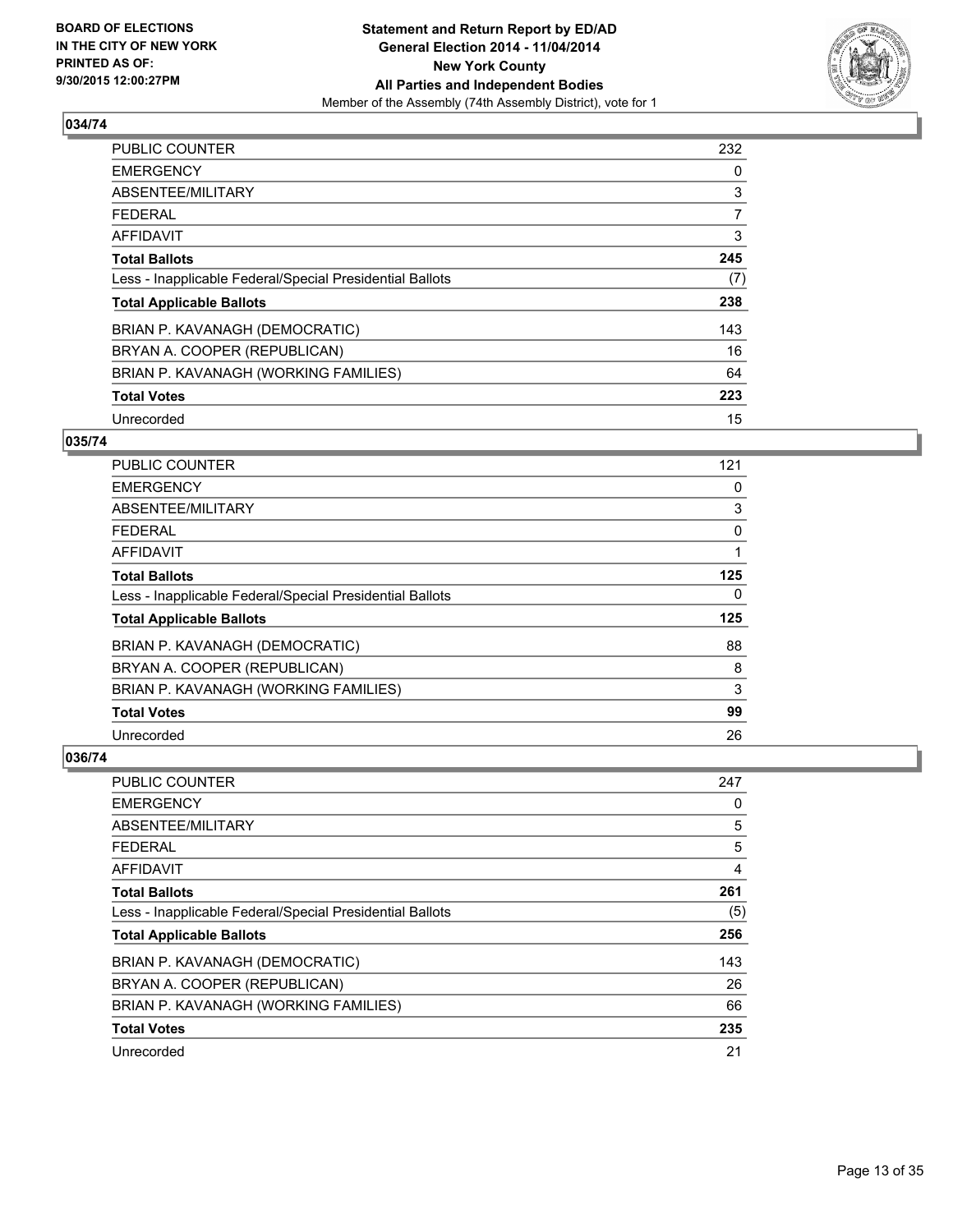

| <b>PUBLIC COUNTER</b>                                    | 226            |
|----------------------------------------------------------|----------------|
| <b>EMERGENCY</b>                                         | 0              |
| ABSENTEE/MILITARY                                        | $\overline{2}$ |
| <b>FEDERAL</b>                                           | 4              |
| AFFIDAVIT                                                | 4              |
| <b>Total Ballots</b>                                     | 236            |
| Less - Inapplicable Federal/Special Presidential Ballots | (4)            |
| <b>Total Applicable Ballots</b>                          | 232            |
| BRIAN P. KAVANAGH (DEMOCRATIC)                           | 143            |
| BRYAN A. COOPER (REPUBLICAN)                             | 9              |
| BRIAN P. KAVANAGH (WORKING FAMILIES)                     | 66             |
| DOLORES SCHAETER (WRITE-IN)                              |                |
| <b>Total Votes</b>                                       | 219            |
| Unrecorded                                               | 13             |

# **038/74**

| <b>PUBLIC COUNTER</b>                                    | 163 |
|----------------------------------------------------------|-----|
| <b>EMERGENCY</b>                                         | 0   |
| ABSENTEE/MILITARY                                        | 3   |
| <b>FEDERAL</b>                                           | 3   |
| AFFIDAVIT                                                | 4   |
| <b>Total Ballots</b>                                     | 173 |
| Less - Inapplicable Federal/Special Presidential Ballots | (3) |
| <b>Total Applicable Ballots</b>                          | 170 |
| BRIAN P. KAVANAGH (DEMOCRATIC)                           | 112 |
| BRYAN A. COOPER (REPUBLICAN)                             | 11  |
| BRIAN P. KAVANAGH (WORKING FAMILIES)                     | 25  |
| <b>Total Votes</b>                                       | 148 |
| Unrecorded                                               | 22  |

| <b>PUBLIC COUNTER</b>                                    | 421 |
|----------------------------------------------------------|-----|
| <b>EMERGENCY</b>                                         | 0   |
| ABSENTEE/MILITARY                                        | 13  |
| <b>FEDERAL</b>                                           | 6   |
| <b>AFFIDAVIT</b>                                         | 4   |
| <b>Total Ballots</b>                                     | 444 |
| Less - Inapplicable Federal/Special Presidential Ballots | (6) |
| <b>Total Applicable Ballots</b>                          | 438 |
| BRIAN P. KAVANAGH (DEMOCRATIC)                           | 285 |
| BRYAN A. COOPER (REPUBLICAN)                             | 46  |
| BRIAN P. KAVANAGH (WORKING FAMILIES)                     | 92  |
| JOHN WOODEN (WRITE-IN)                                   |     |
| UNATTRIBUTABLE WRITE-IN (WRITE-IN)                       | 1   |
| <b>Total Votes</b>                                       | 425 |
| Unrecorded                                               | 13  |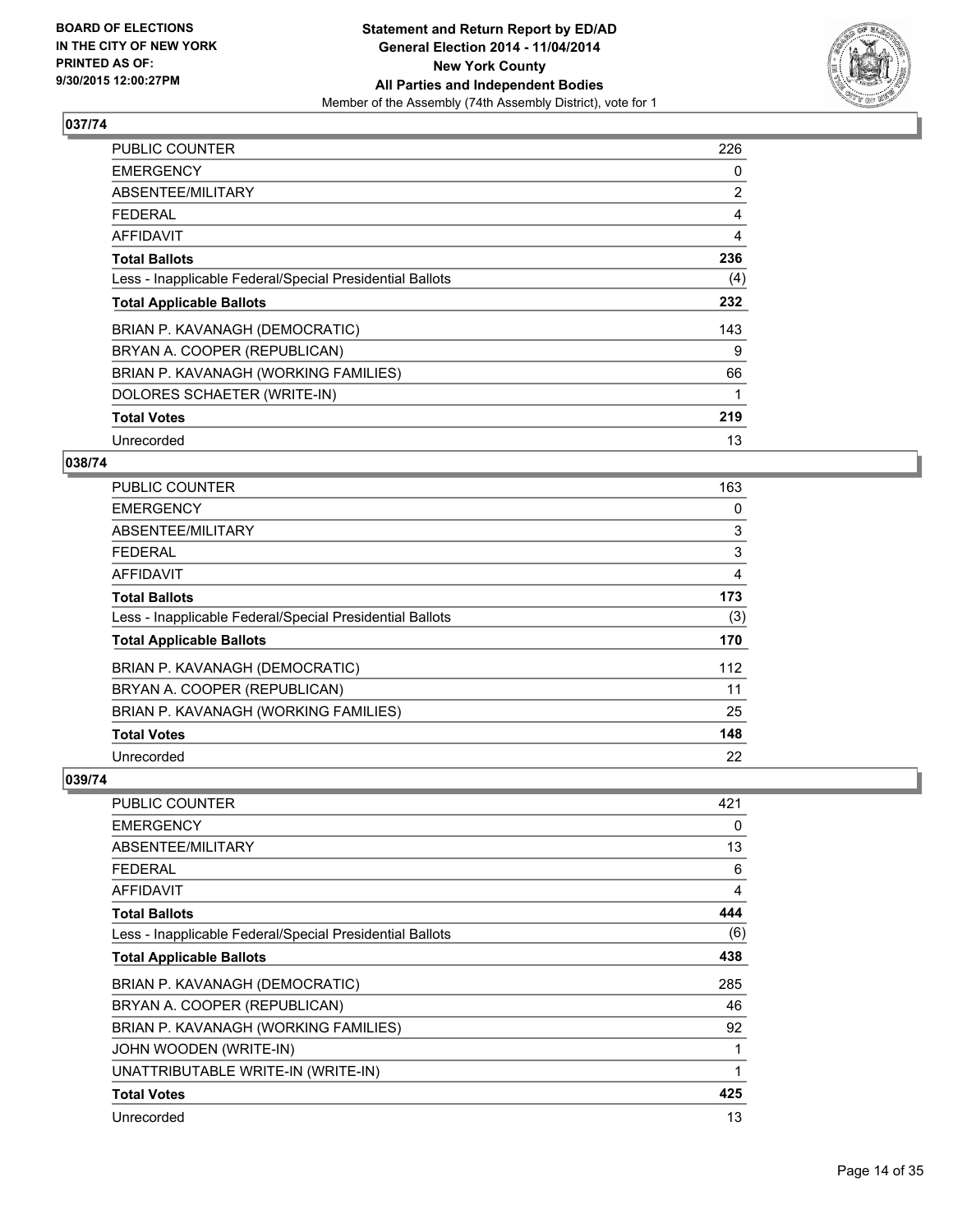

| <b>PUBLIC COUNTER</b>                                    | 377            |
|----------------------------------------------------------|----------------|
| <b>EMERGENCY</b>                                         | 0              |
| ABSENTEE/MILITARY                                        | 11             |
| <b>FEDERAL</b>                                           | 7              |
| AFFIDAVIT                                                | $\overline{7}$ |
| <b>Total Ballots</b>                                     | 402            |
| Less - Inapplicable Federal/Special Presidential Ballots | (7)            |
| <b>Total Applicable Ballots</b>                          | 395            |
| BRIAN P. KAVANAGH (DEMOCRATIC)                           | 268            |
| BRYAN A. COOPER (REPUBLICAN)                             | 41             |
| BRIAN P. KAVANAGH (WORKING FAMILIES)                     | 66             |
| <b>Total Votes</b>                                       | 375            |
| Unrecorded                                               | 20             |

#### **041/74**

| <b>PUBLIC COUNTER</b>                                    | 374 |
|----------------------------------------------------------|-----|
| <b>EMERGENCY</b>                                         | 0   |
| ABSENTEE/MILITARY                                        | 14  |
| <b>FEDERAL</b>                                           | 1   |
| AFFIDAVIT                                                | 5   |
| <b>Total Ballots</b>                                     | 394 |
| Less - Inapplicable Federal/Special Presidential Ballots | (1) |
| <b>Total Applicable Ballots</b>                          | 393 |
| BRIAN P. KAVANAGH (DEMOCRATIC)                           | 246 |
| BRYAN A. COOPER (REPUBLICAN)                             | 54  |
| BRIAN P. KAVANAGH (WORKING FAMILIES)                     | 75  |
| UNATTRIBUTABLE WRITE-IN (WRITE-IN)                       | 1   |
| <b>Total Votes</b>                                       | 376 |
| Unrecorded                                               | 17  |

| <b>PUBLIC COUNTER</b>                                    | 302 |
|----------------------------------------------------------|-----|
| <b>EMERGENCY</b>                                         | 0   |
| ABSENTEE/MILITARY                                        | 7   |
| <b>FEDERAL</b>                                           | 8   |
| AFFIDAVIT                                                | 3   |
| <b>Total Ballots</b>                                     | 320 |
| Less - Inapplicable Federal/Special Presidential Ballots | (8) |
| <b>Total Applicable Ballots</b>                          | 312 |
| BRIAN P. KAVANAGH (DEMOCRATIC)                           | 207 |
| BRYAN A. COOPER (REPUBLICAN)                             | 34  |
| BRIAN P. KAVANAGH (WORKING FAMILIES)                     | 61  |
| <b>Total Votes</b>                                       | 302 |
| Unrecorded                                               | 10  |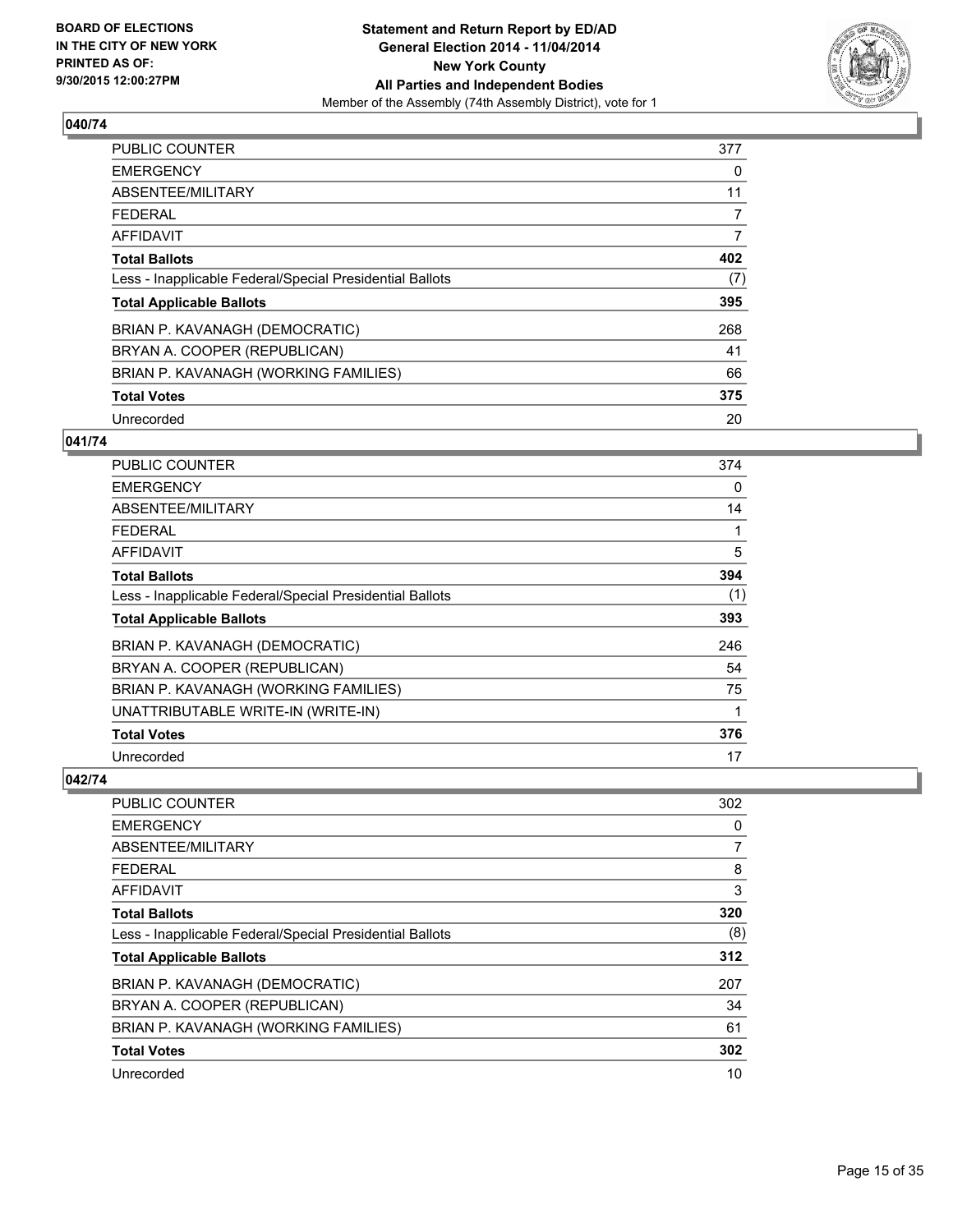

| <b>PUBLIC COUNTER</b>                                    | 238            |
|----------------------------------------------------------|----------------|
| <b>EMERGENCY</b>                                         | 0              |
| ABSENTEE/MILITARY                                        | 5              |
| FEDERAL                                                  | $\overline{2}$ |
| <b>AFFIDAVIT</b>                                         | 2              |
| <b>Total Ballots</b>                                     | 247            |
| Less - Inapplicable Federal/Special Presidential Ballots | (2)            |
| <b>Total Applicable Ballots</b>                          | 245            |
| BRIAN P. KAVANAGH (DEMOCRATIC)                           | 152            |
| BRYAN A. COOPER (REPUBLICAN)                             | 37             |
| BRIAN P. KAVANAGH (WORKING FAMILIES)                     | 46             |
| <b>Total Votes</b>                                       | 235            |
| Unrecorded                                               | 10             |

#### **044/74**

| PUBLIC COUNTER                                           | 289 |
|----------------------------------------------------------|-----|
| <b>EMERGENCY</b>                                         | 0   |
| ABSENTEE/MILITARY                                        | 14  |
| <b>FEDERAL</b>                                           | 8   |
| AFFIDAVIT                                                | 2   |
| <b>Total Ballots</b>                                     | 313 |
| Less - Inapplicable Federal/Special Presidential Ballots | (8) |
| <b>Total Applicable Ballots</b>                          | 305 |
| BRIAN P. KAVANAGH (DEMOCRATIC)                           | 193 |
| BRYAN A. COOPER (REPUBLICAN)                             | 43  |
| BRIAN P. KAVANAGH (WORKING FAMILIES)                     | 58  |
| <b>Total Votes</b>                                       | 294 |
| Unrecorded                                               | 11  |

| PUBLIC COUNTER                                           | 429 |
|----------------------------------------------------------|-----|
| <b>EMERGENCY</b>                                         | 0   |
| ABSENTEE/MILITARY                                        | 21  |
| <b>FEDERAL</b>                                           | 2   |
| <b>AFFIDAVIT</b>                                         | 0   |
| <b>Total Ballots</b>                                     | 452 |
| Less - Inapplicable Federal/Special Presidential Ballots | (2) |
| <b>Total Applicable Ballots</b>                          | 450 |
| BRIAN P. KAVANAGH (DEMOCRATIC)                           | 289 |
| BRYAN A. COOPER (REPUBLICAN)                             | 81  |
| BRIAN P. KAVANAGH (WORKING FAMILIES)                     | 65  |
| <b>Total Votes</b>                                       | 435 |
| Unrecorded                                               | 15  |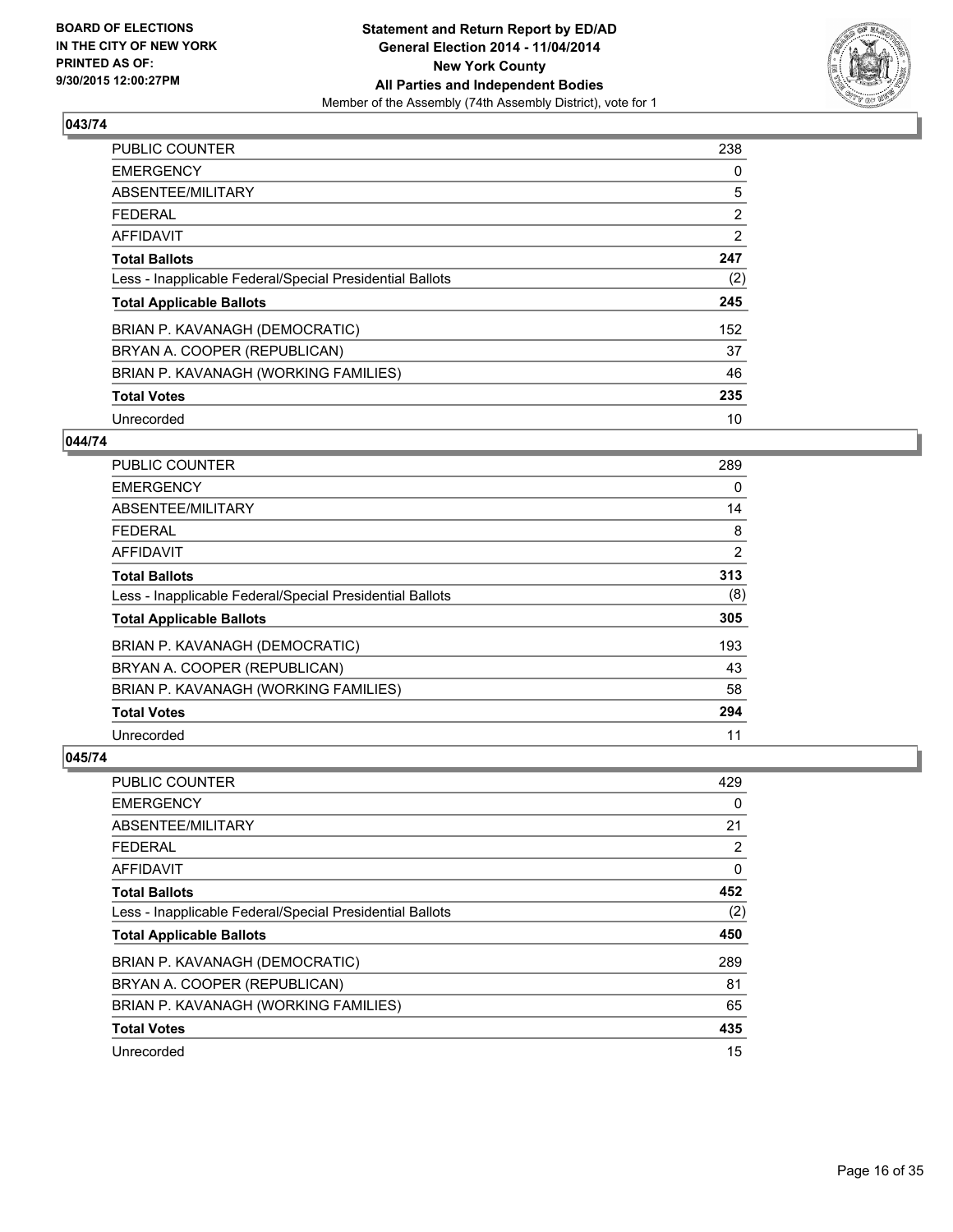

| <b>PUBLIC COUNTER</b>                                    | 441 |
|----------------------------------------------------------|-----|
| <b>EMERGENCY</b>                                         | 0   |
| ABSENTEE/MILITARY                                        | 7   |
| <b>FEDERAL</b>                                           | 5   |
| <b>AFFIDAVIT</b>                                         | 6   |
| <b>Total Ballots</b>                                     | 459 |
| Less - Inapplicable Federal/Special Presidential Ballots | (5) |
| <b>Total Applicable Ballots</b>                          | 454 |
| BRIAN P. KAVANAGH (DEMOCRATIC)                           | 300 |
| BRYAN A. COOPER (REPUBLICAN)                             | 65  |
| BRIAN P. KAVANAGH (WORKING FAMILIES)                     | 64  |
| <b>JESUS ALLIN (WRITE-IN)</b>                            | 1   |
| <b>Total Votes</b>                                       | 430 |
| Unrecorded                                               | 24  |

#### **047/74**

| <b>PUBLIC COUNTER</b>                                    | 381 |
|----------------------------------------------------------|-----|
| <b>EMERGENCY</b>                                         | 0   |
| ABSENTEE/MILITARY                                        | 5   |
| <b>FEDERAL</b>                                           |     |
| <b>AFFIDAVIT</b>                                         | 3   |
| <b>Total Ballots</b>                                     | 390 |
| Less - Inapplicable Federal/Special Presidential Ballots | (1) |
| <b>Total Applicable Ballots</b>                          | 389 |
| BRIAN P. KAVANAGH (DEMOCRATIC)                           | 239 |
| BRYAN A. COOPER (REPUBLICAN)                             | 66  |
| BRIAN P. KAVANAGH (WORKING FAMILIES)                     | 74  |
| <b>Total Votes</b>                                       | 379 |
| Unrecorded                                               | 10  |

| <b>PUBLIC COUNTER</b>                                    | 240 |
|----------------------------------------------------------|-----|
| <b>EMERGENCY</b>                                         | 0   |
| ABSENTEE/MILITARY                                        | 10  |
| <b>FEDERAL</b>                                           | 3   |
| AFFIDAVIT                                                | 0   |
| <b>Total Ballots</b>                                     | 253 |
| Less - Inapplicable Federal/Special Presidential Ballots | (3) |
| <b>Total Applicable Ballots</b>                          | 250 |
| BRIAN P. KAVANAGH (DEMOCRATIC)                           | 183 |
| BRYAN A. COOPER (REPUBLICAN)                             | 27  |
| BRIAN P. KAVANAGH (WORKING FAMILIES)                     | 32  |
| <b>Total Votes</b>                                       | 242 |
| Unrecorded                                               | 8   |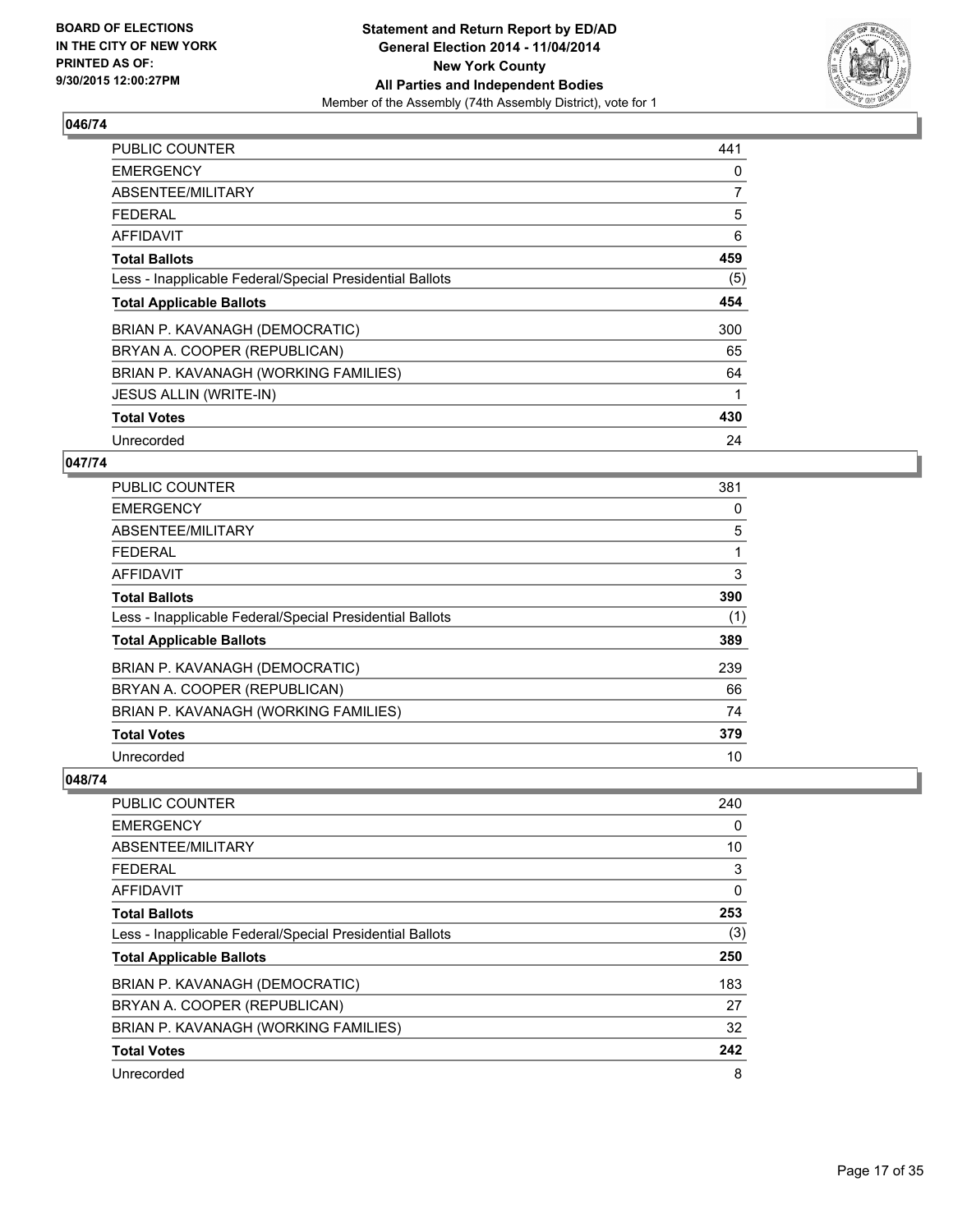

| <b>PUBLIC COUNTER</b>                                    | 294 |
|----------------------------------------------------------|-----|
| <b>EMERGENCY</b>                                         | 0   |
| ABSENTEE/MILITARY                                        | 19  |
| <b>FEDERAL</b>                                           | 0   |
| AFFIDAVIT                                                | 2   |
| <b>Total Ballots</b>                                     | 315 |
| Less - Inapplicable Federal/Special Presidential Ballots | 0   |
| <b>Total Applicable Ballots</b>                          | 315 |
| BRIAN P. KAVANAGH (DEMOCRATIC)                           | 192 |
| BRYAN A. COOPER (REPUBLICAN)                             | 70  |
| BRIAN P. KAVANAGH (WORKING FAMILIES)                     | 47  |
| <b>Total Votes</b>                                       | 309 |
| Unrecorded                                               | 6   |

#### **050/74**

| PUBLIC COUNTER                                           | 436                   |
|----------------------------------------------------------|-----------------------|
| <b>EMERGENCY</b>                                         | $\Omega$              |
| ABSENTEE/MILITARY                                        | 21                    |
| <b>FEDERAL</b>                                           | $\mathbf{2}^{\prime}$ |
| <b>AFFIDAVIT</b>                                         |                       |
| <b>Total Ballots</b>                                     | 460                   |
| Less - Inapplicable Federal/Special Presidential Ballots | (2)                   |
| <b>Total Applicable Ballots</b>                          | 458                   |
| BRIAN P. KAVANAGH (DEMOCRATIC)                           | 290                   |
| BRYAN A. COOPER (REPUBLICAN)                             | 98                    |
| BRIAN P. KAVANAGH (WORKING FAMILIES)                     | 52                    |
| <b>Total Votes</b>                                       | 440                   |
| Unrecorded                                               | 18                    |

| PUBLIC COUNTER                                           | 310 |
|----------------------------------------------------------|-----|
| <b>EMERGENCY</b>                                         | 0   |
| ABSENTEE/MILITARY                                        | 9   |
| <b>FEDERAL</b>                                           | 0   |
| <b>AFFIDAVIT</b>                                         | 2   |
| <b>Total Ballots</b>                                     | 321 |
| Less - Inapplicable Federal/Special Presidential Ballots | 0   |
| <b>Total Applicable Ballots</b>                          | 321 |
| BRIAN P. KAVANAGH (DEMOCRATIC)                           | 224 |
| BRYAN A. COOPER (REPUBLICAN)                             | 39  |
| BRIAN P. KAVANAGH (WORKING FAMILIES)                     | 49  |
| <b>Total Votes</b>                                       | 312 |
| Unrecorded                                               | 9   |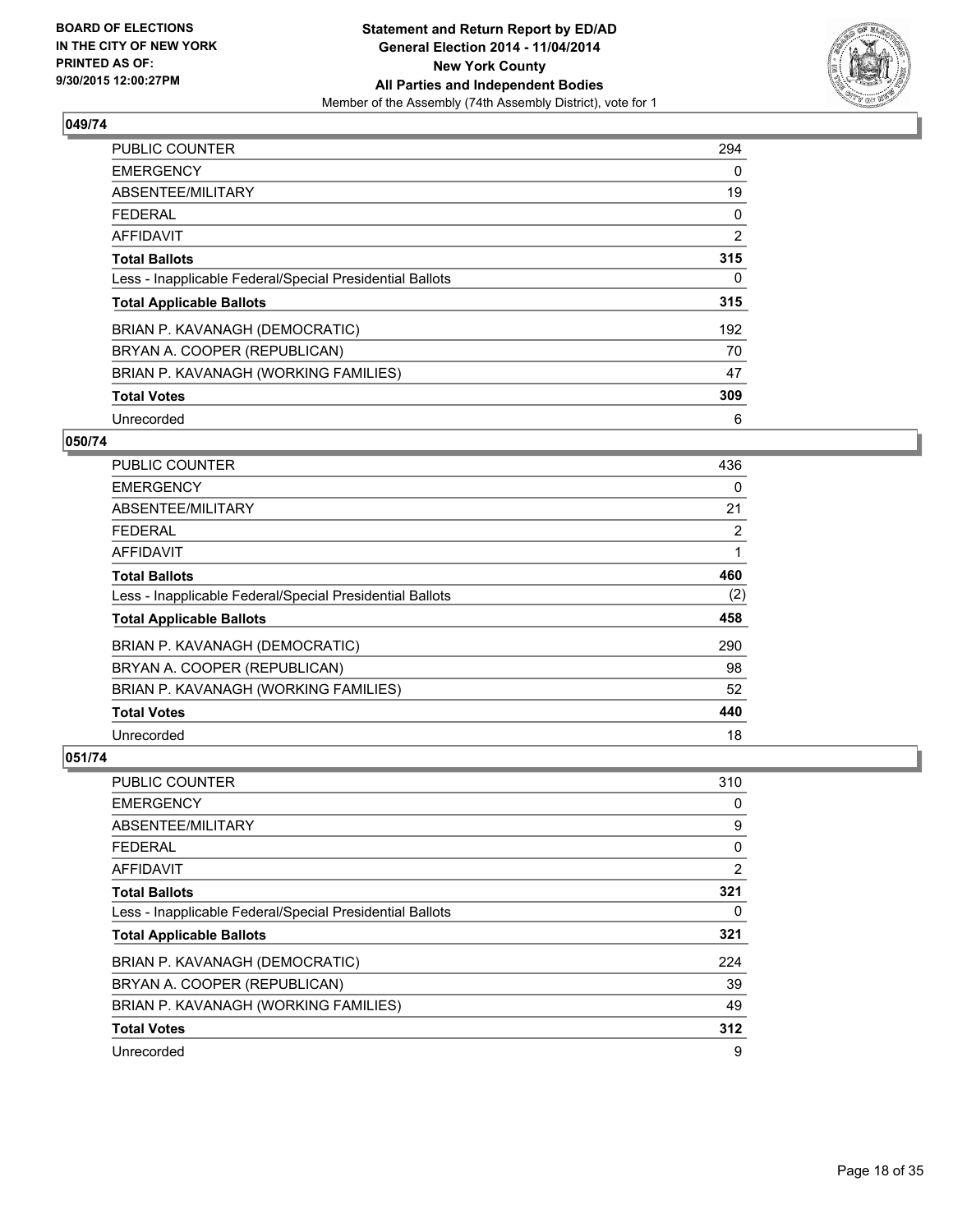

| <b>PUBLIC COUNTER</b>                                    | 283 |
|----------------------------------------------------------|-----|
| <b>EMERGENCY</b>                                         | 0   |
| ABSENTEE/MILITARY                                        | 8   |
| FEDERAL                                                  | 4   |
| <b>AFFIDAVIT</b>                                         | 4   |
| <b>Total Ballots</b>                                     | 299 |
| Less - Inapplicable Federal/Special Presidential Ballots | (4) |
| <b>Total Applicable Ballots</b>                          | 295 |
| BRIAN P. KAVANAGH (DEMOCRATIC)                           | 195 |
| BRYAN A. COOPER (REPUBLICAN)                             | 50  |
| BRIAN P. KAVANAGH (WORKING FAMILIES)                     | 39  |
| <b>Total Votes</b>                                       | 284 |
| Unrecorded                                               | 11  |

#### **053/74**

| PUBLIC COUNTER                                           | 182            |
|----------------------------------------------------------|----------------|
| <b>EMERGENCY</b>                                         | 0              |
| ABSENTEE/MILITARY                                        | 6              |
| <b>FEDERAL</b>                                           | 5              |
| AFFIDAVIT                                                | $\overline{2}$ |
| <b>Total Ballots</b>                                     | 195            |
| Less - Inapplicable Federal/Special Presidential Ballots | (5)            |
| <b>Total Applicable Ballots</b>                          | 190            |
| BRIAN P. KAVANAGH (DEMOCRATIC)                           | 104            |
| BRYAN A. COOPER (REPUBLICAN)                             | 29             |
| BRIAN P. KAVANAGH (WORKING FAMILIES)                     | 49             |
| <b>Total Votes</b>                                       | 182            |
| Unrecorded                                               | 8              |

| PUBLIC COUNTER                                           | 215 |
|----------------------------------------------------------|-----|
| <b>EMERGENCY</b>                                         | 0   |
| ABSENTEE/MILITARY                                        | 9   |
| <b>FEDERAL</b>                                           | 6   |
| <b>AFFIDAVIT</b>                                         | 2   |
| <b>Total Ballots</b>                                     | 232 |
| Less - Inapplicable Federal/Special Presidential Ballots | (6) |
| <b>Total Applicable Ballots</b>                          | 226 |
| BRIAN P. KAVANAGH (DEMOCRATIC)                           | 161 |
| BRYAN A. COOPER (REPUBLICAN)                             | 29  |
| BRIAN P. KAVANAGH (WORKING FAMILIES)                     | 27  |
| <b>Total Votes</b>                                       | 217 |
| Unrecorded                                               | 9   |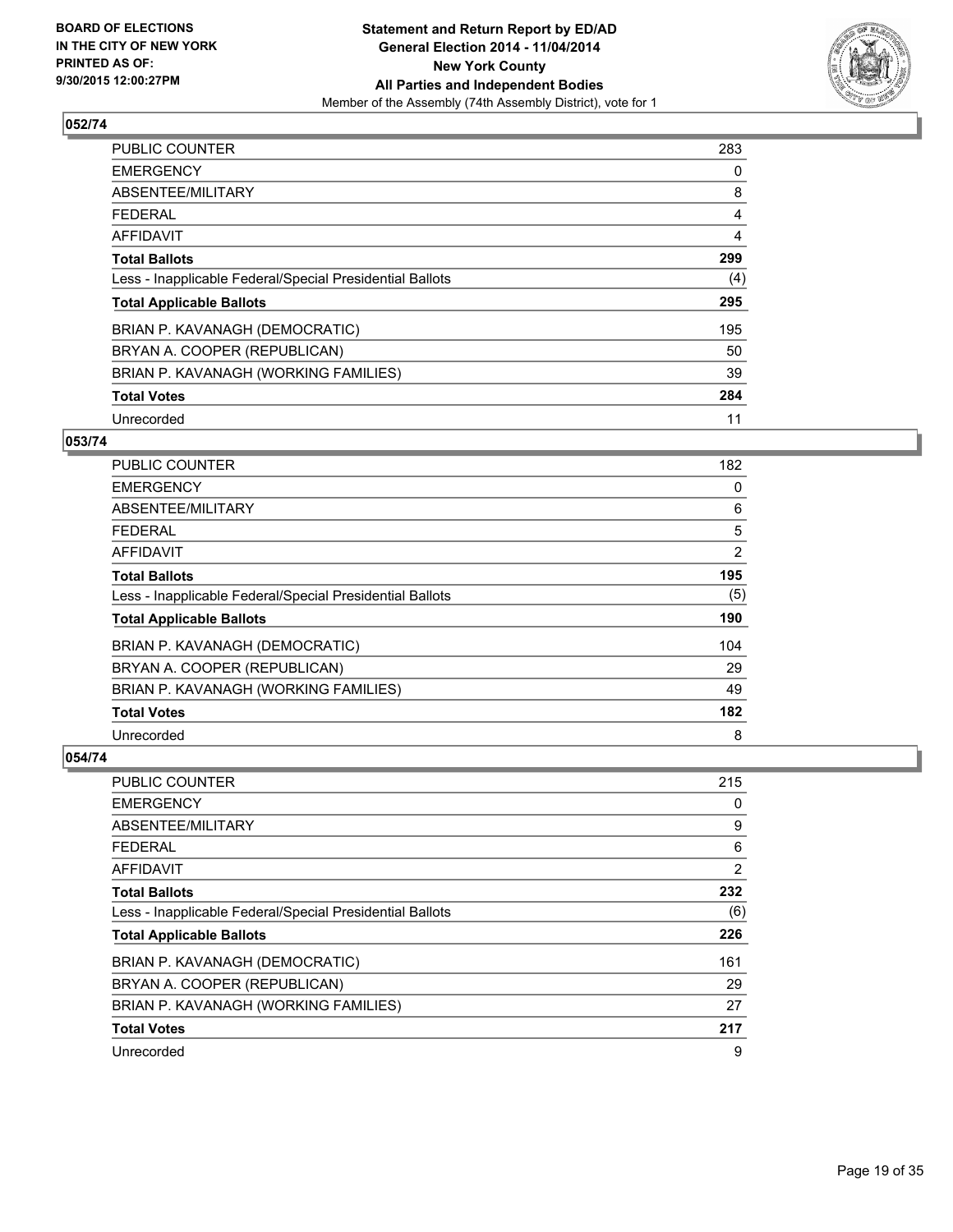

| PUBLIC COUNTER                                           | 113 |
|----------------------------------------------------------|-----|
| <b>EMERGENCY</b>                                         | 0   |
| ABSENTEE/MILITARY                                        | 4   |
| <b>FEDERAL</b>                                           | 8   |
| AFFIDAVIT                                                | 6   |
| <b>Total Ballots</b>                                     | 131 |
| Less - Inapplicable Federal/Special Presidential Ballots | (8) |
| <b>Total Applicable Ballots</b>                          | 123 |
| BRIAN P. KAVANAGH (DEMOCRATIC)                           | 81  |
| BRYAN A. COOPER (REPUBLICAN)                             | 27  |
| BRIAN P. KAVANAGH (WORKING FAMILIES)                     | 9   |
| <b>Total Votes</b>                                       | 117 |
| Unrecorded                                               | 6   |

#### **056/74**

| PUBLIC COUNTER                                           | 202  |
|----------------------------------------------------------|------|
| <b>EMERGENCY</b>                                         | 0    |
| ABSENTEE/MILITARY                                        | 8    |
| <b>FEDERAL</b>                                           | 13   |
| <b>AFFIDAVIT</b>                                         | 5    |
| <b>Total Ballots</b>                                     | 228  |
| Less - Inapplicable Federal/Special Presidential Ballots | (13) |
| <b>Total Applicable Ballots</b>                          | 215  |
| BRIAN P. KAVANAGH (DEMOCRATIC)                           | 140  |
| BRYAN A. COOPER (REPUBLICAN)                             | 35   |
| BRIAN P. KAVANAGH (WORKING FAMILIES)                     | 34   |
| <b>Total Votes</b>                                       | 209  |
| Unrecorded                                               | 6    |

| PUBLIC COUNTER                                           | 165 |
|----------------------------------------------------------|-----|
| <b>EMERGENCY</b>                                         | 0   |
| ABSENTEE/MILITARY                                        | 10  |
| <b>FEDERAL</b>                                           | 3   |
| <b>AFFIDAVIT</b>                                         | 2   |
| <b>Total Ballots</b>                                     | 180 |
| Less - Inapplicable Federal/Special Presidential Ballots | (3) |
| <b>Total Applicable Ballots</b>                          | 177 |
| BRIAN P. KAVANAGH (DEMOCRATIC)                           | 116 |
| BRYAN A. COOPER (REPUBLICAN)                             | 24  |
| BRIAN P. KAVANAGH (WORKING FAMILIES)                     | 31  |
| <b>Total Votes</b>                                       | 171 |
| Unrecorded                                               | 6   |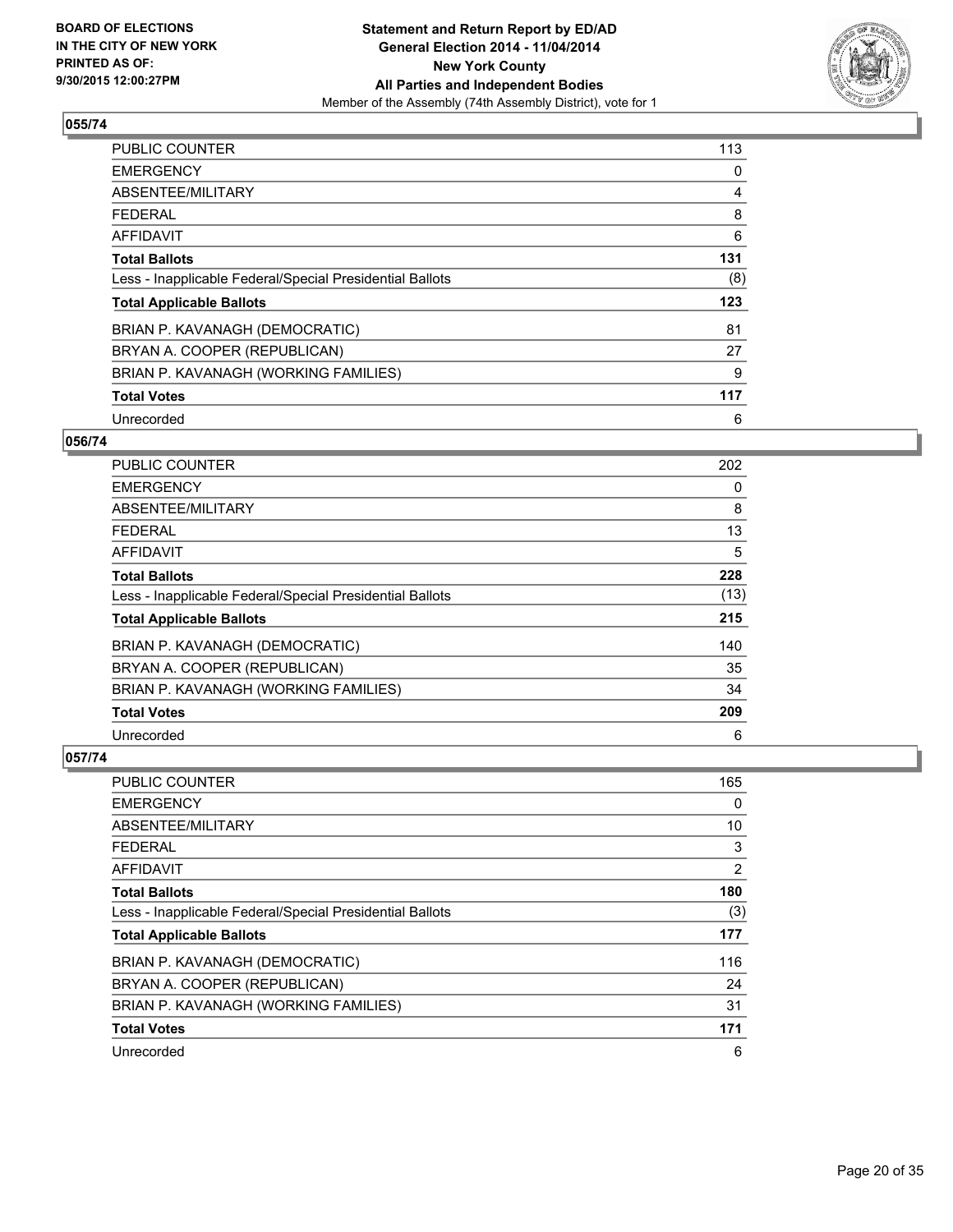

| <b>PUBLIC COUNTER</b>                                    | 286  |
|----------------------------------------------------------|------|
| <b>EMERGENCY</b>                                         | 0    |
| ABSENTEE/MILITARY                                        | 9    |
| <b>FEDERAL</b>                                           | 11   |
| <b>AFFIDAVIT</b>                                         | 2    |
| <b>Total Ballots</b>                                     | 308  |
| Less - Inapplicable Federal/Special Presidential Ballots | (11) |
| <b>Total Applicable Ballots</b>                          | 297  |
| BRIAN P. KAVANAGH (DEMOCRATIC)                           | 196  |
| BRYAN A. COOPER (REPUBLICAN)                             | 39   |
| BRIAN P. KAVANAGH (WORKING FAMILIES)                     | 51   |
| <b>Total Votes</b>                                       | 286  |
| Unrecorded                                               | 11   |

#### **059/74**

| PUBLIC COUNTER                                           | 296 |
|----------------------------------------------------------|-----|
| <b>EMERGENCY</b>                                         | 0   |
| ABSENTEE/MILITARY                                        | 15  |
| <b>FEDERAL</b>                                           | 8   |
| AFFIDAVIT                                                | 3   |
| <b>Total Ballots</b>                                     | 322 |
| Less - Inapplicable Federal/Special Presidential Ballots | (8) |
| <b>Total Applicable Ballots</b>                          | 314 |
| BRIAN P. KAVANAGH (DEMOCRATIC)                           | 223 |
| BRYAN A. COOPER (REPUBLICAN)                             | 37  |
| BRIAN P. KAVANAGH (WORKING FAMILIES)                     | 39  |
| MILES BUDDE (WRITE-IN)                                   |     |
| <b>Total Votes</b>                                       | 300 |
| Unrecorded                                               | 14  |

| <b>PUBLIC COUNTER</b>                                    | 325 |
|----------------------------------------------------------|-----|
| <b>EMERGENCY</b>                                         | 0   |
| ABSENTEE/MILITARY                                        | 16  |
| FFDFRAI                                                  | 9   |
| AFFIDAVIT                                                | 3   |
| <b>Total Ballots</b>                                     | 353 |
| Less - Inapplicable Federal/Special Presidential Ballots | (9) |
| <b>Total Applicable Ballots</b>                          | 344 |
| BRIAN P. KAVANAGH (DEMOCRATIC)                           | 219 |
| BRYAN A. COOPER (REPUBLICAN)                             | 56  |
| BRIAN P. KAVANAGH (WORKING FAMILIES)                     | 52  |
| <b>Total Votes</b>                                       | 327 |
| Unrecorded                                               | 17  |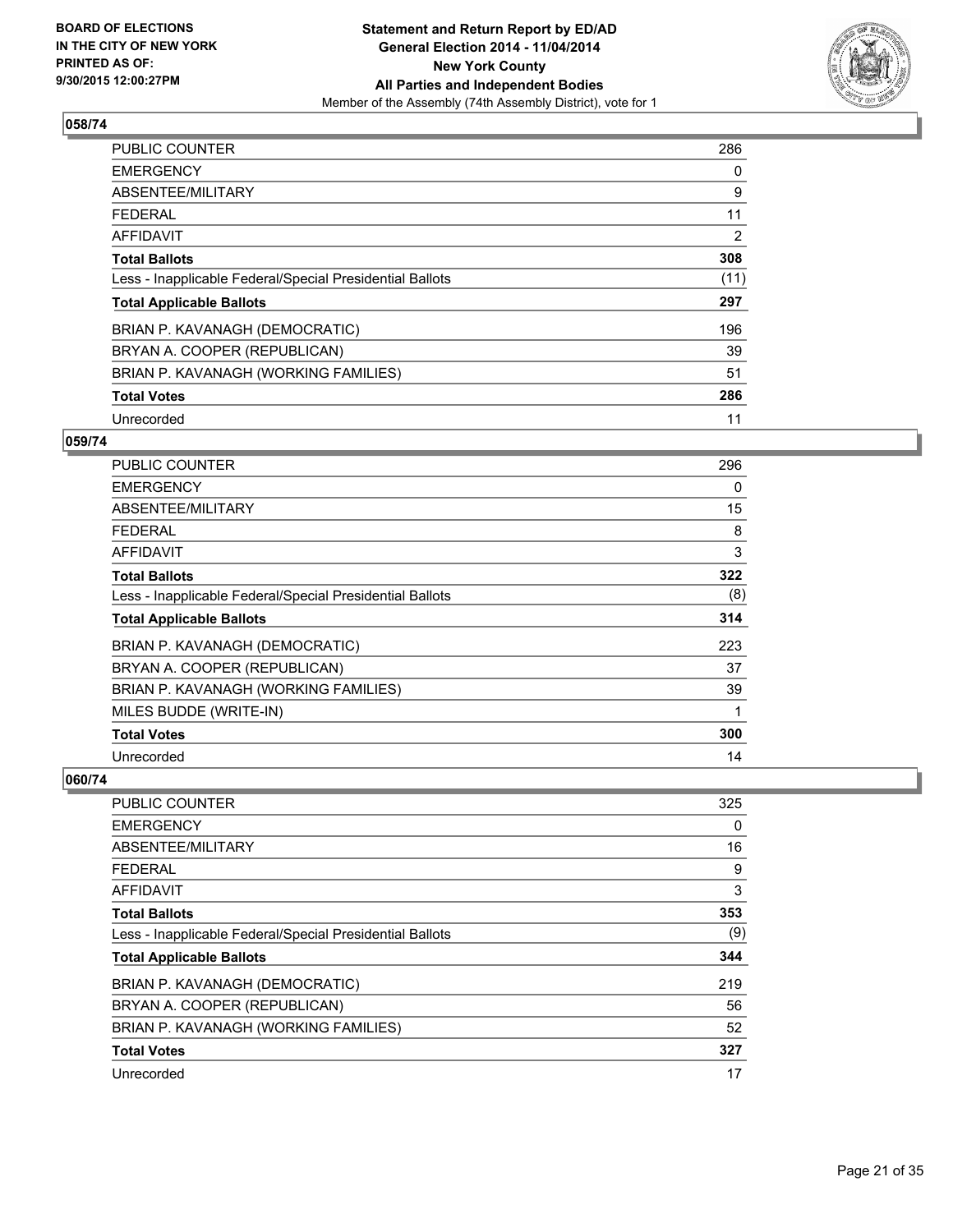

| <b>PUBLIC COUNTER</b>                                    | 248 |
|----------------------------------------------------------|-----|
| <b>EMERGENCY</b>                                         | 0   |
| ABSENTEE/MILITARY                                        | 19  |
| <b>FEDERAL</b>                                           | 7   |
| <b>AFFIDAVIT</b>                                         | 3   |
| <b>Total Ballots</b>                                     | 277 |
| Less - Inapplicable Federal/Special Presidential Ballots | (7) |
| <b>Total Applicable Ballots</b>                          | 270 |
| BRIAN P. KAVANAGH (DEMOCRATIC)                           | 179 |
| BRYAN A. COOPER (REPUBLICAN)                             | 44  |
| BRIAN P. KAVANAGH (WORKING FAMILIES)                     | 38  |
| <b>Total Votes</b>                                       | 261 |
| Unrecorded                                               | 9   |

#### **062/74**

| PUBLIC COUNTER                                           | 264 |
|----------------------------------------------------------|-----|
| <b>EMERGENCY</b>                                         | 0   |
| ABSENTEE/MILITARY                                        | 18  |
| <b>FEDERAL</b>                                           | 7   |
| AFFIDAVIT                                                | 6   |
| <b>Total Ballots</b>                                     | 295 |
| Less - Inapplicable Federal/Special Presidential Ballots | (7) |
| <b>Total Applicable Ballots</b>                          | 288 |
| BRIAN P. KAVANAGH (DEMOCRATIC)                           | 206 |
| BRYAN A. COOPER (REPUBLICAN)                             | 36  |
| BRIAN P. KAVANAGH (WORKING FAMILIES)                     | 28  |
| <b>Total Votes</b>                                       | 270 |
| Unrecorded                                               | 18  |

| PUBLIC COUNTER                                           | 171 |
|----------------------------------------------------------|-----|
| <b>EMERGENCY</b>                                         | 3   |
| ABSENTEE/MILITARY                                        | 9   |
| <b>FEDERAL</b>                                           | 2   |
| <b>AFFIDAVIT</b>                                         | 0   |
| <b>Total Ballots</b>                                     | 185 |
| Less - Inapplicable Federal/Special Presidential Ballots | (2) |
| <b>Total Applicable Ballots</b>                          | 183 |
| BRIAN P. KAVANAGH (DEMOCRATIC)                           | 117 |
| BRYAN A. COOPER (REPUBLICAN)                             | 36  |
| BRIAN P. KAVANAGH (WORKING FAMILIES)                     | 15  |
| <b>Total Votes</b>                                       | 168 |
| Unrecorded                                               | 15  |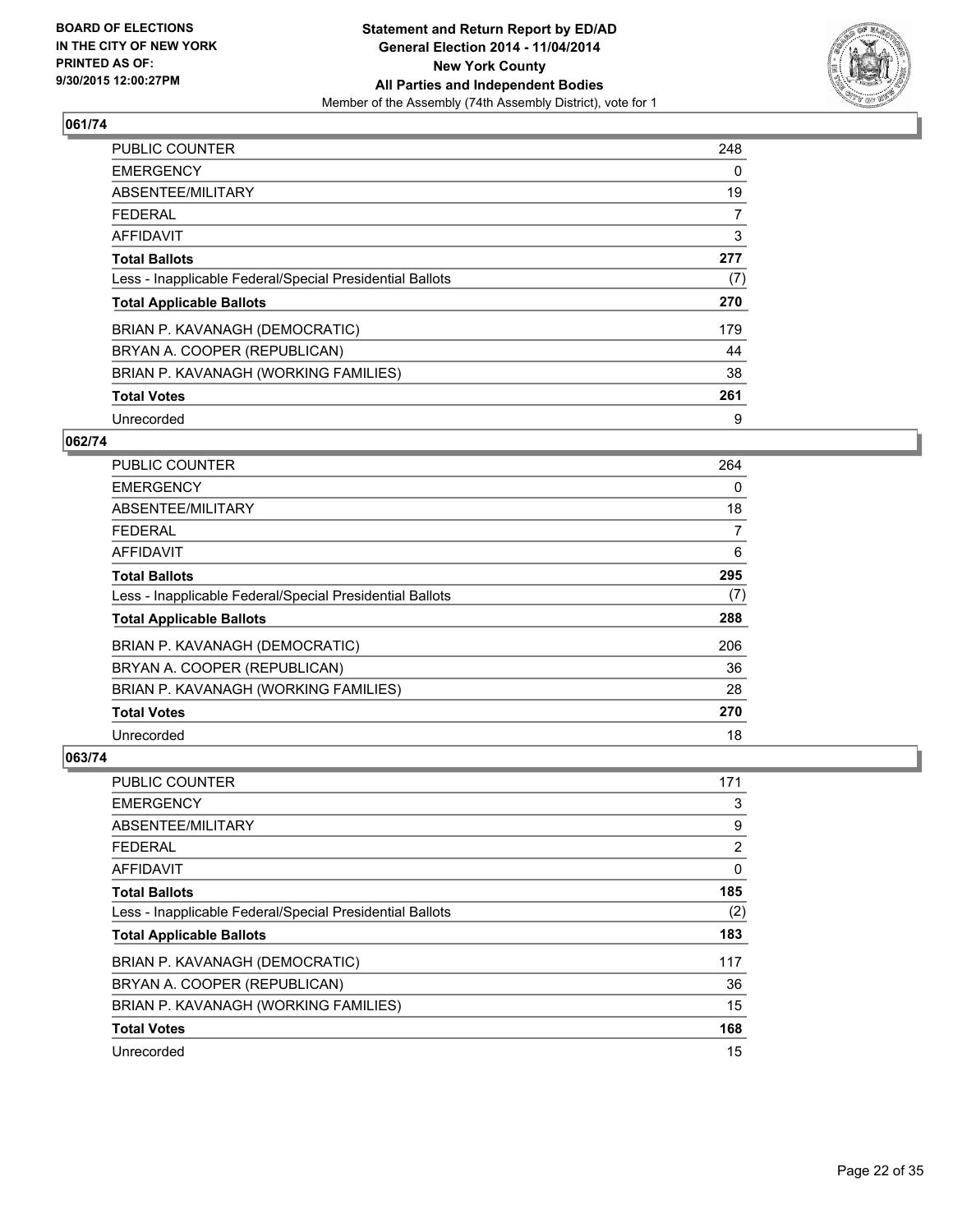

| <b>PUBLIC COUNTER</b>                                    | 368 |
|----------------------------------------------------------|-----|
| <b>EMERGENCY</b>                                         | 0   |
| ABSENTEE/MILITARY                                        | 15  |
| <b>FEDERAL</b>                                           | 6   |
| <b>AFFIDAVIT</b>                                         | 8   |
| <b>Total Ballots</b>                                     | 397 |
| Less - Inapplicable Federal/Special Presidential Ballots | (6) |
| <b>Total Applicable Ballots</b>                          | 391 |
| BRIAN P. KAVANAGH (DEMOCRATIC)                           | 272 |
| BRYAN A. COOPER (REPUBLICAN)                             | 51  |
| BRIAN P. KAVANAGH (WORKING FAMILIES)                     | 50  |
| <b>Total Votes</b>                                       | 373 |
| Unrecorded                                               | 18  |

#### **065/74**

| PUBLIC COUNTER                                           | 148            |
|----------------------------------------------------------|----------------|
| <b>EMERGENCY</b>                                         | 0              |
| ABSENTEE/MILITARY                                        | 5              |
| <b>FEDERAL</b>                                           | $\overline{2}$ |
| AFFIDAVIT                                                | 3              |
| <b>Total Ballots</b>                                     | 158            |
| Less - Inapplicable Federal/Special Presidential Ballots | (2)            |
| <b>Total Applicable Ballots</b>                          | 156            |
| BRIAN P. KAVANAGH (DEMOCRATIC)                           | 106            |
| BRYAN A. COOPER (REPUBLICAN)                             | 25             |
| BRIAN P. KAVANAGH (WORKING FAMILIES)                     | 20             |
| <b>Total Votes</b>                                       | 151            |
| Unrecorded                                               | 5              |

| PUBLIC COUNTER                                           | 171 |
|----------------------------------------------------------|-----|
| <b>EMERGENCY</b>                                         | 0   |
| ABSENTEE/MILITARY                                        | 1   |
| <b>FEDERAL</b>                                           | 2   |
| <b>AFFIDAVIT</b>                                         | 4   |
| <b>Total Ballots</b>                                     | 178 |
| Less - Inapplicable Federal/Special Presidential Ballots | (2) |
| <b>Total Applicable Ballots</b>                          | 176 |
| BRIAN P. KAVANAGH (DEMOCRATIC)                           | 128 |
| BRYAN A. COOPER (REPUBLICAN)                             | 18  |
| BRIAN P. KAVANAGH (WORKING FAMILIES)                     | 14  |
| <b>Total Votes</b>                                       | 160 |
| Unrecorded                                               | 16  |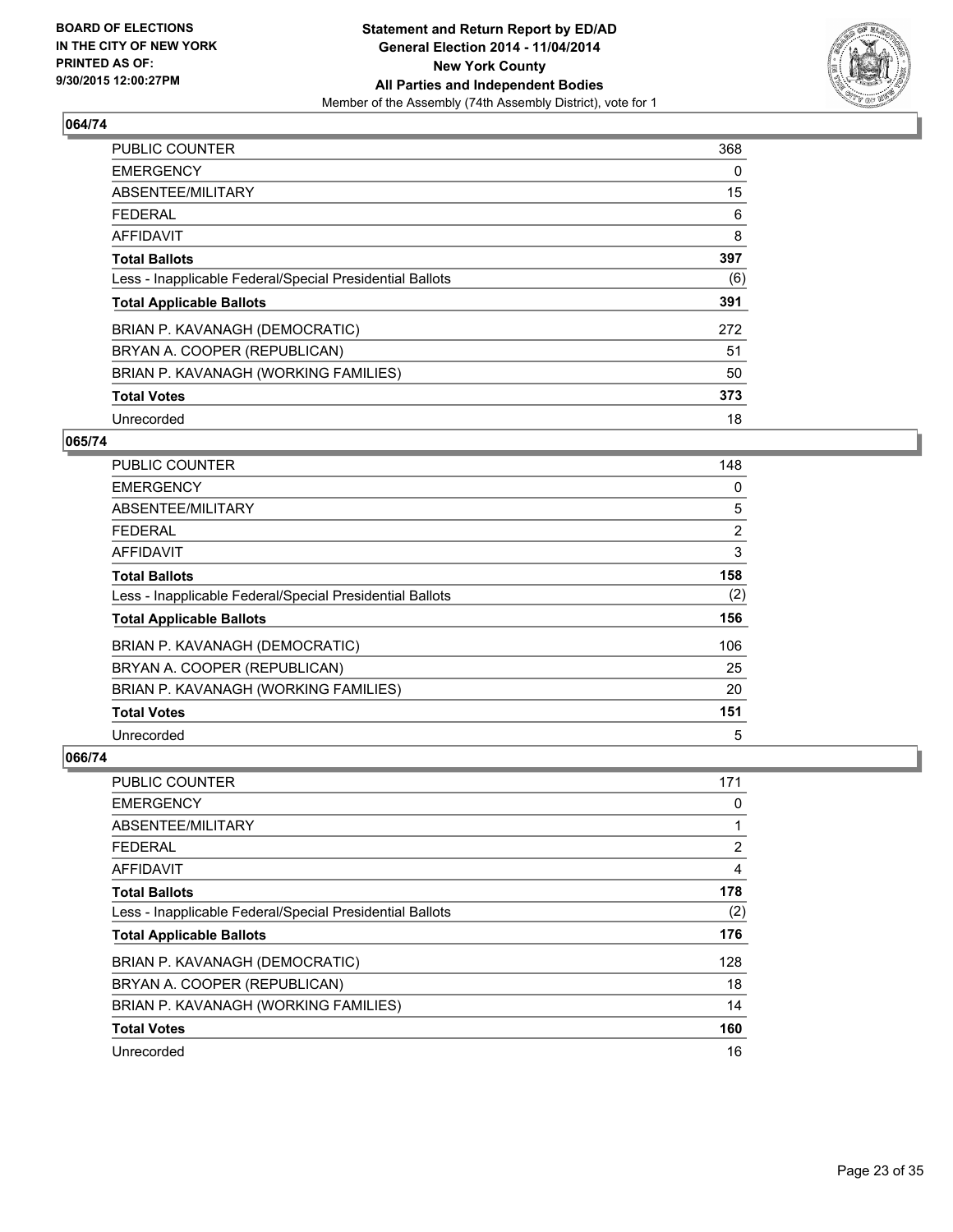

| PUBLIC COUNTER                                           | 251 |
|----------------------------------------------------------|-----|
| <b>EMERGENCY</b>                                         | 0   |
| ABSENTEE/MILITARY                                        | 5   |
| <b>FEDERAL</b>                                           | 0   |
| AFFIDAVIT                                                | 2   |
| <b>Total Ballots</b>                                     | 258 |
| Less - Inapplicable Federal/Special Presidential Ballots | 0   |
| <b>Total Applicable Ballots</b>                          | 258 |
| BRIAN P. KAVANAGH (DEMOCRATIC)                           | 174 |
| BRYAN A. COOPER (REPUBLICAN)                             | 38  |
| BRIAN P. KAVANAGH (WORKING FAMILIES)                     | 32  |
| <b>Total Votes</b>                                       | 244 |
| Unrecorded                                               | 14  |

#### **068/74**

| <b>PUBLIC COUNTER</b>                                    | 247 |
|----------------------------------------------------------|-----|
| <b>EMERGENCY</b>                                         | 0   |
| ABSENTEE/MILITARY                                        | 9   |
| <b>FEDERAL</b>                                           | 5   |
| AFFIDAVIT                                                | 7   |
| <b>Total Ballots</b>                                     | 268 |
| Less - Inapplicable Federal/Special Presidential Ballots | (5) |
| <b>Total Applicable Ballots</b>                          | 263 |
| BRIAN P. KAVANAGH (DEMOCRATIC)                           | 176 |
| BRYAN A. COOPER (REPUBLICAN)                             | 37  |
| BRIAN P. KAVANAGH (WORKING FAMILIES)                     | 31  |
| UNATTRIBUTABLE WRITE-IN (WRITE-IN)                       | 1   |
| <b>Total Votes</b>                                       | 245 |
| Unrecorded                                               | 18  |

| PUBLIC COUNTER                                           | 130 |
|----------------------------------------------------------|-----|
| <b>EMERGENCY</b>                                         | 0   |
| ABSENTEE/MILITARY                                        | 6   |
| <b>FEDERAL</b>                                           | 2   |
| AFFIDAVIT                                                | 3   |
| <b>Total Ballots</b>                                     | 141 |
| Less - Inapplicable Federal/Special Presidential Ballots | (2) |
| <b>Total Applicable Ballots</b>                          | 139 |
| BRIAN P. KAVANAGH (DEMOCRATIC)                           | 94  |
| BRYAN A. COOPER (REPUBLICAN)                             | 25  |
| BRIAN P. KAVANAGH (WORKING FAMILIES)                     | 10  |
| <b>Total Votes</b>                                       | 129 |
| Unrecorded                                               | 10  |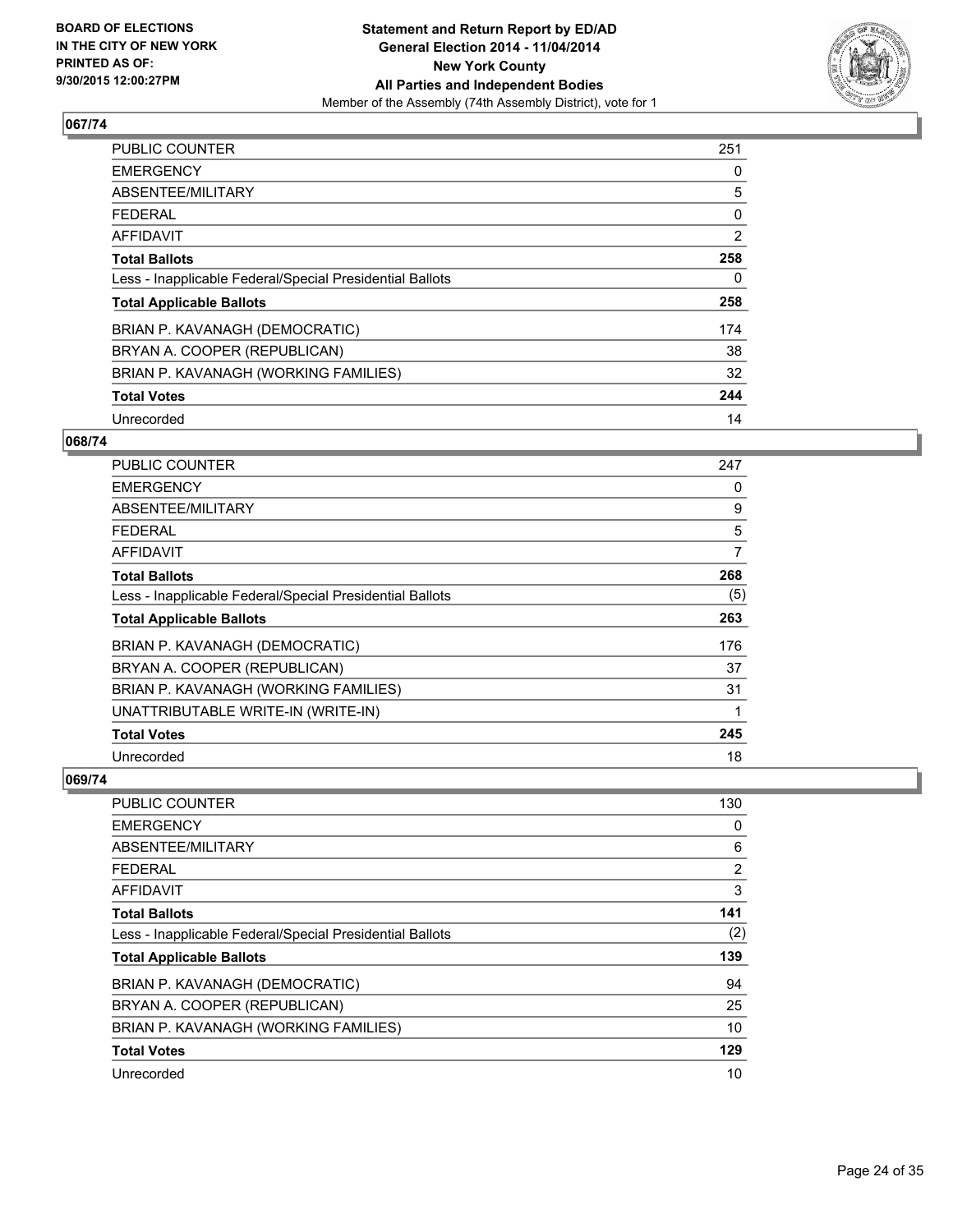

| PUBLIC COUNTER                                           | 263 |
|----------------------------------------------------------|-----|
| <b>EMERGENCY</b>                                         | 0   |
| ABSENTEE/MILITARY                                        | 3   |
| <b>FEDERAL</b>                                           | 4   |
| AFFIDAVIT                                                | 6   |
| <b>Total Ballots</b>                                     | 276 |
| Less - Inapplicable Federal/Special Presidential Ballots | (4) |
| <b>Total Applicable Ballots</b>                          | 272 |
| BRIAN P. KAVANAGH (DEMOCRATIC)                           | 178 |
| BRYAN A. COOPER (REPUBLICAN)                             | 52  |
| BRIAN P. KAVANAGH (WORKING FAMILIES)                     | 26  |
| <b>Total Votes</b>                                       | 256 |
| Unrecorded                                               | 16  |

# **071/74**

| PUBLIC COUNTER                                           | 113 |
|----------------------------------------------------------|-----|
| <b>EMERGENCY</b>                                         | 0   |
| ABSENTEE/MILITARY                                        | 2   |
| <b>FEDERAL</b>                                           | 5   |
| AFFIDAVIT                                                | 5   |
| <b>Total Ballots</b>                                     | 125 |
| Less - Inapplicable Federal/Special Presidential Ballots | (5) |
| <b>Total Applicable Ballots</b>                          | 120 |
| BRIAN P. KAVANAGH (DEMOCRATIC)                           | 80  |
| BRYAN A. COOPER (REPUBLICAN)                             | 12  |
| BRIAN P. KAVANAGH (WORKING FAMILIES)                     | 21  |
| UNATTRIBUTABLE WRITE-IN (WRITE-IN)                       | 2   |
| <b>Total Votes</b>                                       | 115 |
| Unrecorded                                               | 5   |

| PUBLIC COUNTER                                           | 123 |
|----------------------------------------------------------|-----|
| <b>EMERGENCY</b>                                         | 0   |
| ABSENTEE/MILITARY                                        | 7   |
| <b>FEDERAL</b>                                           | 2   |
| AFFIDAVIT                                                | 4   |
| <b>Total Ballots</b>                                     | 136 |
| Less - Inapplicable Federal/Special Presidential Ballots | (2) |
| <b>Total Applicable Ballots</b>                          | 134 |
| BRIAN P. KAVANAGH (DEMOCRATIC)                           | 84  |
| BRYAN A. COOPER (REPUBLICAN)                             | 23  |
| BRIAN P. KAVANAGH (WORKING FAMILIES)                     | 20  |
| <b>Total Votes</b>                                       | 127 |
| Unrecorded                                               | 7   |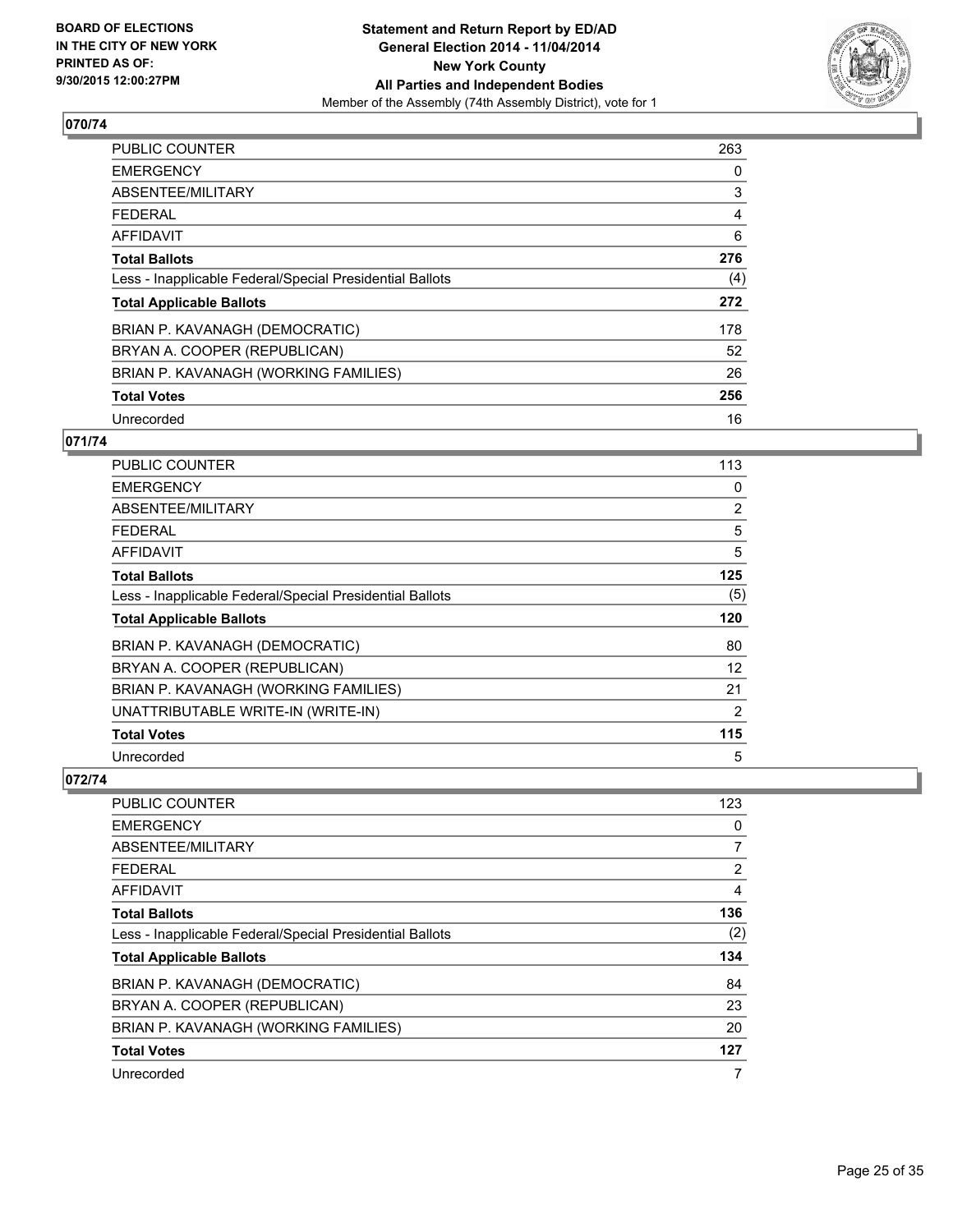

| <b>PUBLIC COUNTER</b>                                    | 242 |
|----------------------------------------------------------|-----|
| <b>EMERGENCY</b>                                         | 0   |
| ABSENTEE/MILITARY                                        | 7   |
| <b>FEDERAL</b>                                           | 0   |
| AFFIDAVIT                                                | 6   |
| <b>Total Ballots</b>                                     | 255 |
| Less - Inapplicable Federal/Special Presidential Ballots | 0   |
| <b>Total Applicable Ballots</b>                          | 255 |
| BRIAN P. KAVANAGH (DEMOCRATIC)                           | 174 |
| BRYAN A. COOPER (REPUBLICAN)                             | 45  |
| BRIAN P. KAVANAGH (WORKING FAMILIES)                     | 25  |
| CLAUDE WINFIELD (WRITE-IN)                               | 2   |
| <b>Total Votes</b>                                       | 246 |
| Unrecorded                                               | 9   |

# **074/74**

| <b>PUBLIC COUNTER</b>                                    | 319 |
|----------------------------------------------------------|-----|
| <b>EMERGENCY</b>                                         | 0   |
| ABSENTEE/MILITARY                                        | 11  |
| FEDERAL                                                  | 3   |
| <b>AFFIDAVIT</b>                                         | 1   |
| <b>Total Ballots</b>                                     | 334 |
| Less - Inapplicable Federal/Special Presidential Ballots | (3) |
| <b>Total Applicable Ballots</b>                          | 331 |
| BRIAN P. KAVANAGH (DEMOCRATIC)                           | 217 |
| BRYAN A. COOPER (REPUBLICAN)                             | 38  |
| BRIAN P. KAVANAGH (WORKING FAMILIES)                     | 51  |
| ERIC KILI (WRITE-IN)                                     |     |
| UNATTRIBUTABLE WRITE-IN (WRITE-IN)                       | 1   |
| <b>Total Votes</b>                                       | 308 |
| Unrecorded                                               | 23  |

| <b>PUBLIC COUNTER</b>                                    | 350 |
|----------------------------------------------------------|-----|
| <b>EMERGENCY</b>                                         | 0   |
| ABSENTEE/MILITARY                                        | 11  |
| <b>FEDERAL</b>                                           | 5   |
| AFFIDAVIT                                                | 0   |
| <b>Total Ballots</b>                                     | 366 |
| Less - Inapplicable Federal/Special Presidential Ballots | (5) |
| <b>Total Applicable Ballots</b>                          | 361 |
| BRIAN P. KAVANAGH (DEMOCRATIC)                           | 235 |
| BRYAN A. COOPER (REPUBLICAN)                             | 53  |
| BRIAN P. KAVANAGH (WORKING FAMILIES)                     | 44  |
| <b>Total Votes</b>                                       | 332 |
| Unrecorded                                               | 29  |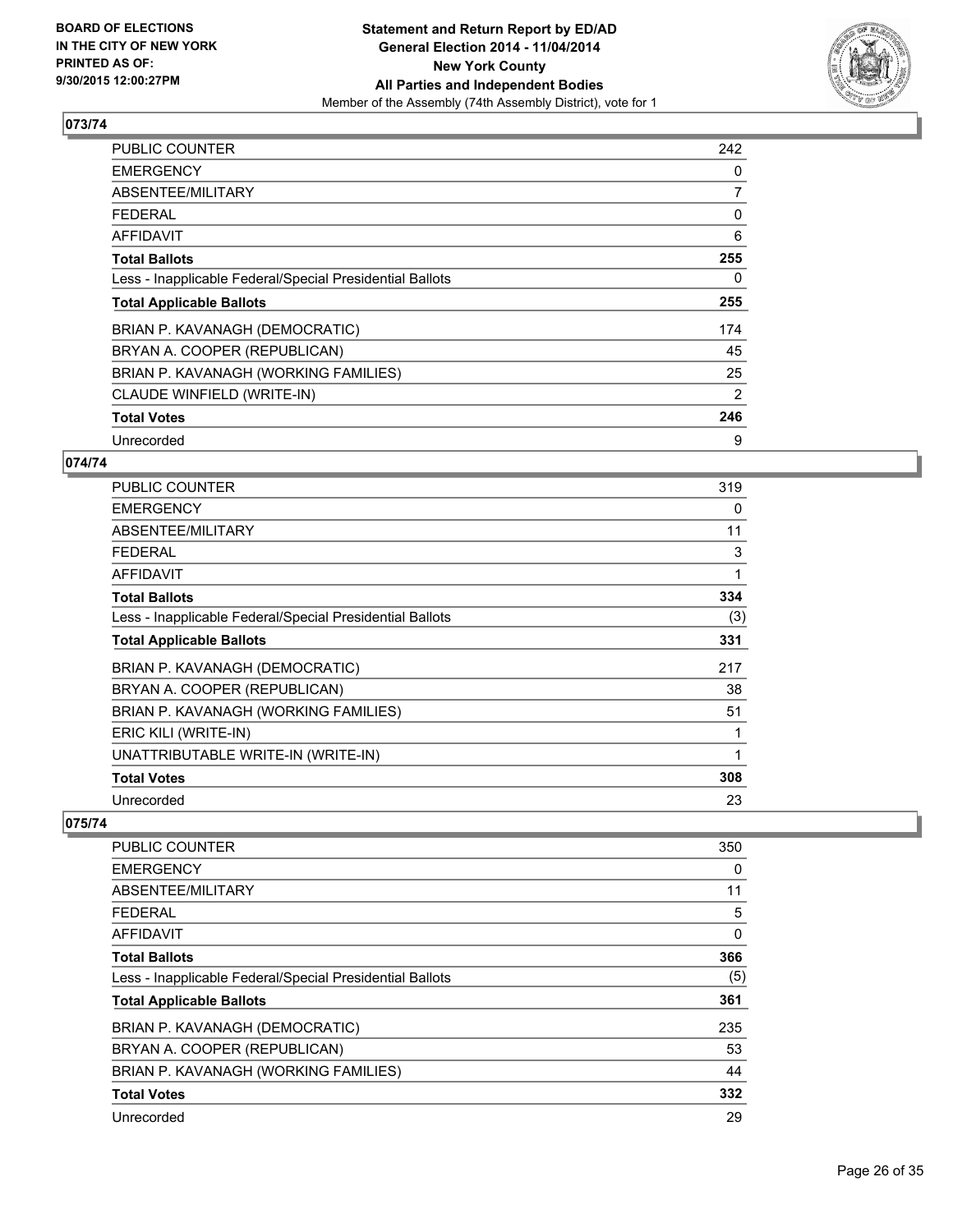

| PUBLIC COUNTER                                           | 192 |
|----------------------------------------------------------|-----|
| <b>EMERGENCY</b>                                         | 0   |
| ABSENTEE/MILITARY                                        | 10  |
| <b>FEDERAL</b>                                           | 0   |
| AFFIDAVIT                                                | 5   |
| <b>Total Ballots</b>                                     | 207 |
| Less - Inapplicable Federal/Special Presidential Ballots | 0   |
| <b>Total Applicable Ballots</b>                          | 207 |
| BRIAN P. KAVANAGH (DEMOCRATIC)                           | 147 |
| BRYAN A. COOPER (REPUBLICAN)                             | 20  |
| BRIAN P. KAVANAGH (WORKING FAMILIES)                     | 17  |
| <b>Total Votes</b>                                       | 184 |
| Unrecorded                                               | 23  |

# **077/74**

| PUBLIC COUNTER                                           | 203 |
|----------------------------------------------------------|-----|
| <b>EMERGENCY</b>                                         | 0   |
| ABSENTEE/MILITARY                                        | 11  |
| <b>FEDERAL</b>                                           | 4   |
| AFFIDAVIT                                                | 0   |
| <b>Total Ballots</b>                                     | 218 |
| Less - Inapplicable Federal/Special Presidential Ballots | (4) |
| <b>Total Applicable Ballots</b>                          | 214 |
| BRIAN P. KAVANAGH (DEMOCRATIC)                           | 146 |
| BRYAN A. COOPER (REPUBLICAN)                             | 31  |
| BRIAN P. KAVANAGH (WORKING FAMILIES)                     | 15  |
| UNATTRIBUTABLE WRITE-IN (WRITE-IN)                       | 1   |
| <b>Total Votes</b>                                       | 193 |
| Unrecorded                                               | 21  |

| PUBLIC COUNTER                                           | 310 |
|----------------------------------------------------------|-----|
| <b>EMERGENCY</b>                                         | 0   |
| ABSENTEE/MILITARY                                        | 7   |
| <b>FEDERAL</b>                                           | 2   |
| AFFIDAVIT                                                | 3   |
| <b>Total Ballots</b>                                     | 322 |
| Less - Inapplicable Federal/Special Presidential Ballots | (2) |
| <b>Total Applicable Ballots</b>                          | 320 |
| BRIAN P. KAVANAGH (DEMOCRATIC)                           | 225 |
| BRYAN A. COOPER (REPUBLICAN)                             | 47  |
| BRIAN P. KAVANAGH (WORKING FAMILIES)                     | 22  |
| UNATTRIBUTABLE WRITE-IN (WRITE-IN)                       | 1   |
| <b>Total Votes</b>                                       | 295 |
| Unrecorded                                               | 25  |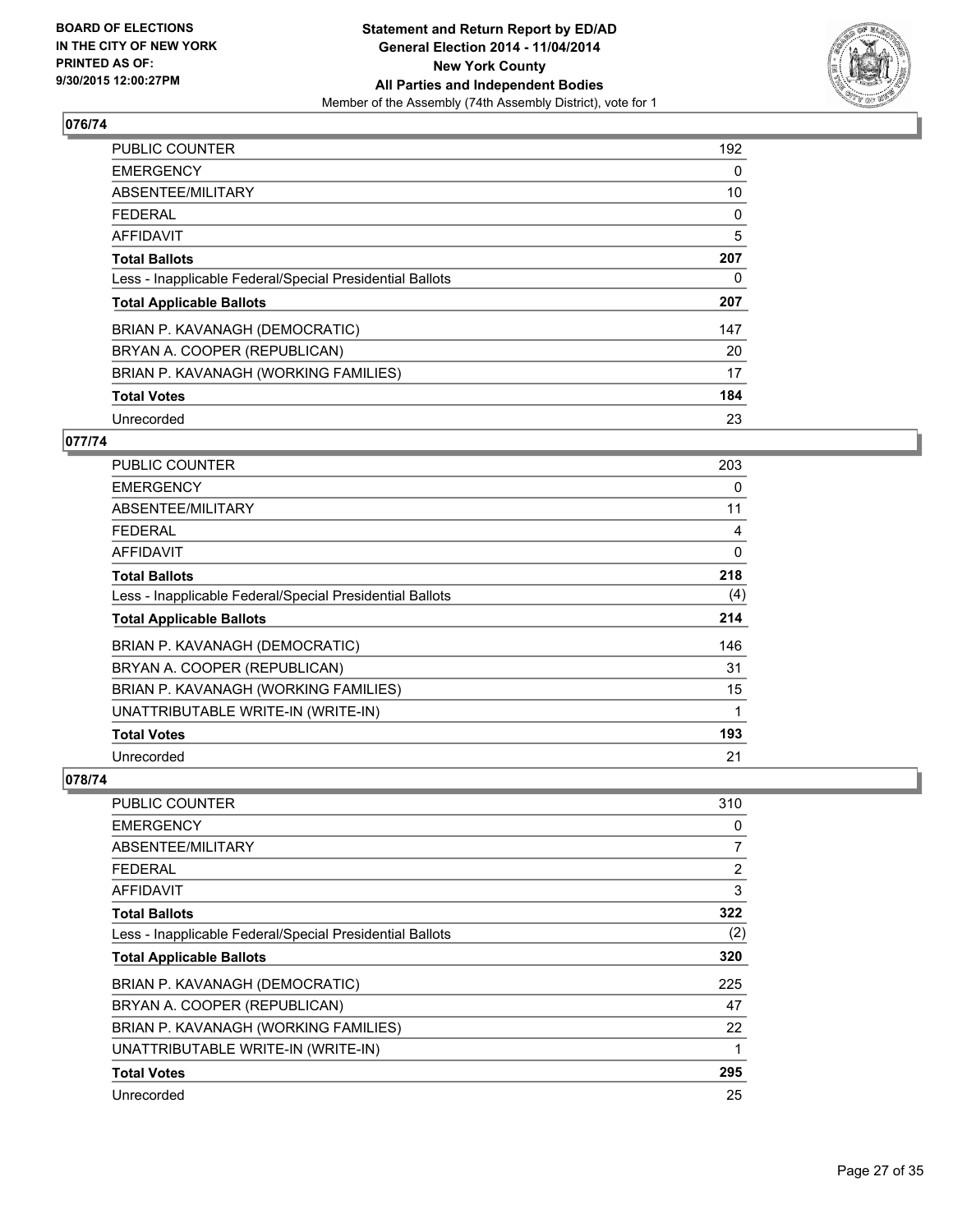

| <b>PUBLIC COUNTER</b>                                    | 238 |
|----------------------------------------------------------|-----|
| <b>EMERGENCY</b>                                         | 0   |
| ABSENTEE/MILITARY                                        | 5   |
| <b>FEDERAL</b>                                           | 8   |
| <b>AFFIDAVIT</b>                                         | 5   |
| <b>Total Ballots</b>                                     | 256 |
| Less - Inapplicable Federal/Special Presidential Ballots | (8) |
| <b>Total Applicable Ballots</b>                          | 248 |
| BRIAN P. KAVANAGH (DEMOCRATIC)                           | 180 |
| BRYAN A. COOPER (REPUBLICAN)                             | 33  |
| BRIAN P. KAVANAGH (WORKING FAMILIES)                     | 26  |
| <b>Total Votes</b>                                       | 239 |
| Unrecorded                                               | 9   |

#### **080/74**

| <b>PUBLIC COUNTER</b>                                    | 210            |
|----------------------------------------------------------|----------------|
| <b>EMERGENCY</b>                                         | 0              |
| ABSENTEE/MILITARY                                        | 3              |
| <b>FEDERAL</b>                                           | 3              |
| <b>AFFIDAVIT</b>                                         | $\overline{2}$ |
| <b>Total Ballots</b>                                     | 218            |
| Less - Inapplicable Federal/Special Presidential Ballots | (3)            |
| <b>Total Applicable Ballots</b>                          | 215            |
| BRIAN P. KAVANAGH (DEMOCRATIC)                           | 142            |
| BRYAN A. COOPER (REPUBLICAN)                             | 40             |
| BRIAN P. KAVANAGH (WORKING FAMILIES)                     | 25             |
| <b>Total Votes</b>                                       | 207            |
| Unrecorded                                               | 8              |

| <b>PUBLIC COUNTER</b>                                    | 46  |
|----------------------------------------------------------|-----|
| <b>EMERGENCY</b>                                         | 0   |
| ABSENTEE/MILITARY                                        | 0   |
| <b>FEDERAL</b>                                           | 2   |
| <b>AFFIDAVIT</b>                                         | 5   |
| <b>Total Ballots</b>                                     | 53  |
| Less - Inapplicable Federal/Special Presidential Ballots | (2) |
| <b>Total Applicable Ballots</b>                          | 51  |
| BRIAN P. KAVANAGH (DEMOCRATIC)                           | 36  |
| BRYAN A. COOPER (REPUBLICAN)                             |     |
| BRIAN P. KAVANAGH (WORKING FAMILIES)                     | 8   |
| <b>Total Votes</b>                                       | 51  |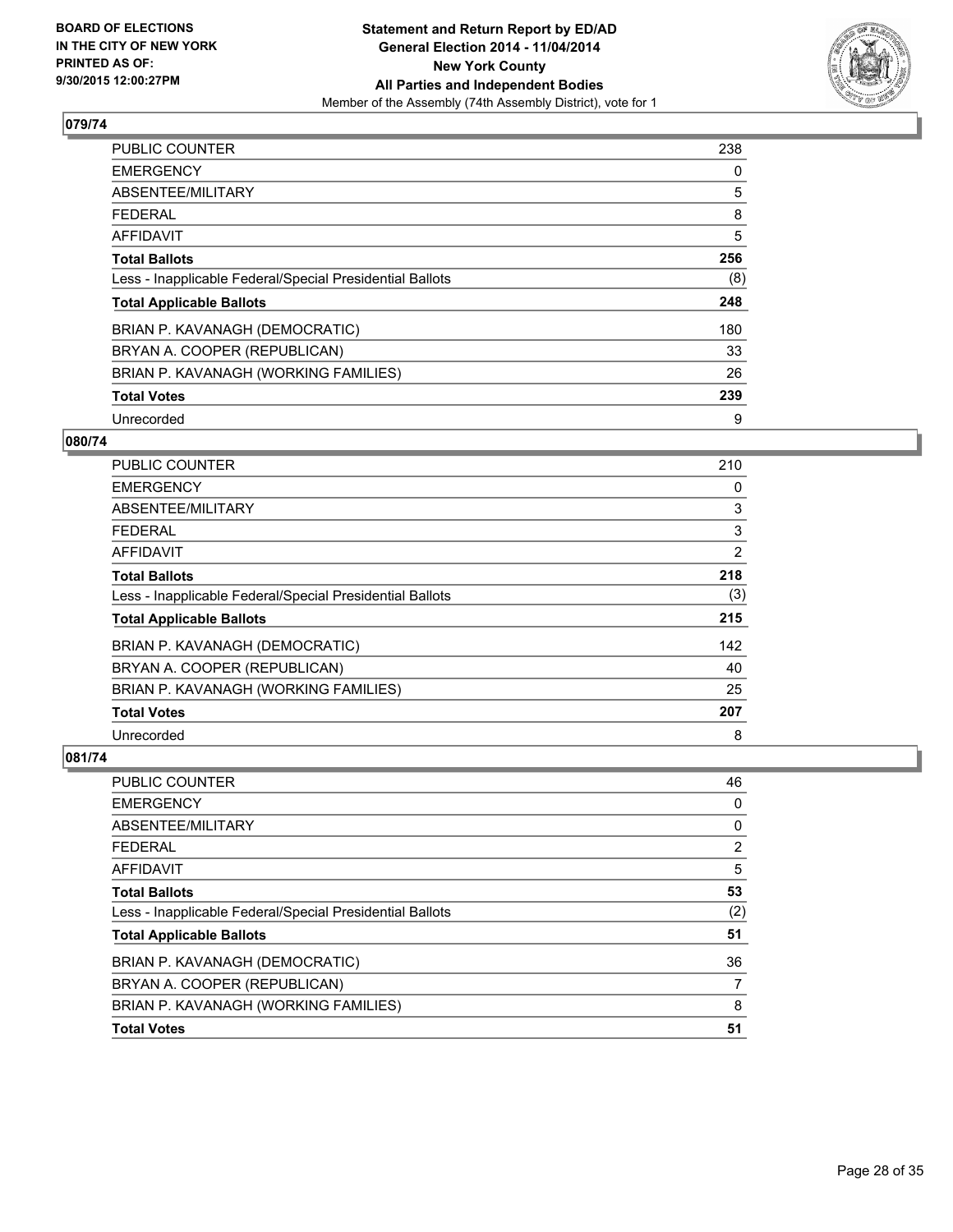

| PUBLIC COUNTER                                           | 394 |
|----------------------------------------------------------|-----|
| <b>EMERGENCY</b>                                         | 0   |
| ABSENTEE/MILITARY                                        | 13  |
| <b>FEDERAL</b>                                           | 3   |
| AFFIDAVIT                                                | 6   |
| <b>Total Ballots</b>                                     | 416 |
| Less - Inapplicable Federal/Special Presidential Ballots | (3) |
| <b>Total Applicable Ballots</b>                          | 413 |
| BRIAN P. KAVANAGH (DEMOCRATIC)                           | 294 |
| BRYAN A. COOPER (REPUBLICAN)                             | 65  |
| BRIAN P. KAVANAGH (WORKING FAMILIES)                     | 38  |
| <b>Total Votes</b>                                       | 397 |
| Unrecorded                                               | 16  |

#### **083/74**

| <b>PUBLIC COUNTER</b>                                    | 269 |
|----------------------------------------------------------|-----|
| <b>EMERGENCY</b>                                         | 0   |
| ABSENTEE/MILITARY                                        | 0   |
| <b>FEDERAL</b>                                           | 2   |
| AFFIDAVIT                                                | 4   |
| <b>Total Ballots</b>                                     | 275 |
| Less - Inapplicable Federal/Special Presidential Ballots | (2) |
| <b>Total Applicable Ballots</b>                          | 273 |
| BRIAN P. KAVANAGH (DEMOCRATIC)                           | 178 |
| BRYAN A. COOPER (REPUBLICAN)                             | 43  |
| BRIAN P. KAVANAGH (WORKING FAMILIES)                     | 39  |
| <b>JOSHUA TRENT THOMPSON (WRITE-IN)</b>                  | 1   |
| <b>Total Votes</b>                                       | 261 |
| Unrecorded                                               | 12  |

| PUBLIC COUNTER                                           | 137            |
|----------------------------------------------------------|----------------|
| <b>EMERGENCY</b>                                         | 0              |
| ABSENTEE/MILITARY                                        | 3              |
| <b>FEDERAL</b>                                           | $\overline{2}$ |
| AFFIDAVIT                                                |                |
| <b>Total Ballots</b>                                     | 143            |
| Less - Inapplicable Federal/Special Presidential Ballots | (2)            |
| <b>Total Applicable Ballots</b>                          | 141            |
| BRIAN P. KAVANAGH (DEMOCRATIC)                           | 87             |
| BRYAN A. COOPER (REPUBLICAN)                             | 44             |
| BRIAN P. KAVANAGH (WORKING FAMILIES)                     | 6              |
| <b>Total Votes</b>                                       | 137            |
| Unrecorded                                               | 4              |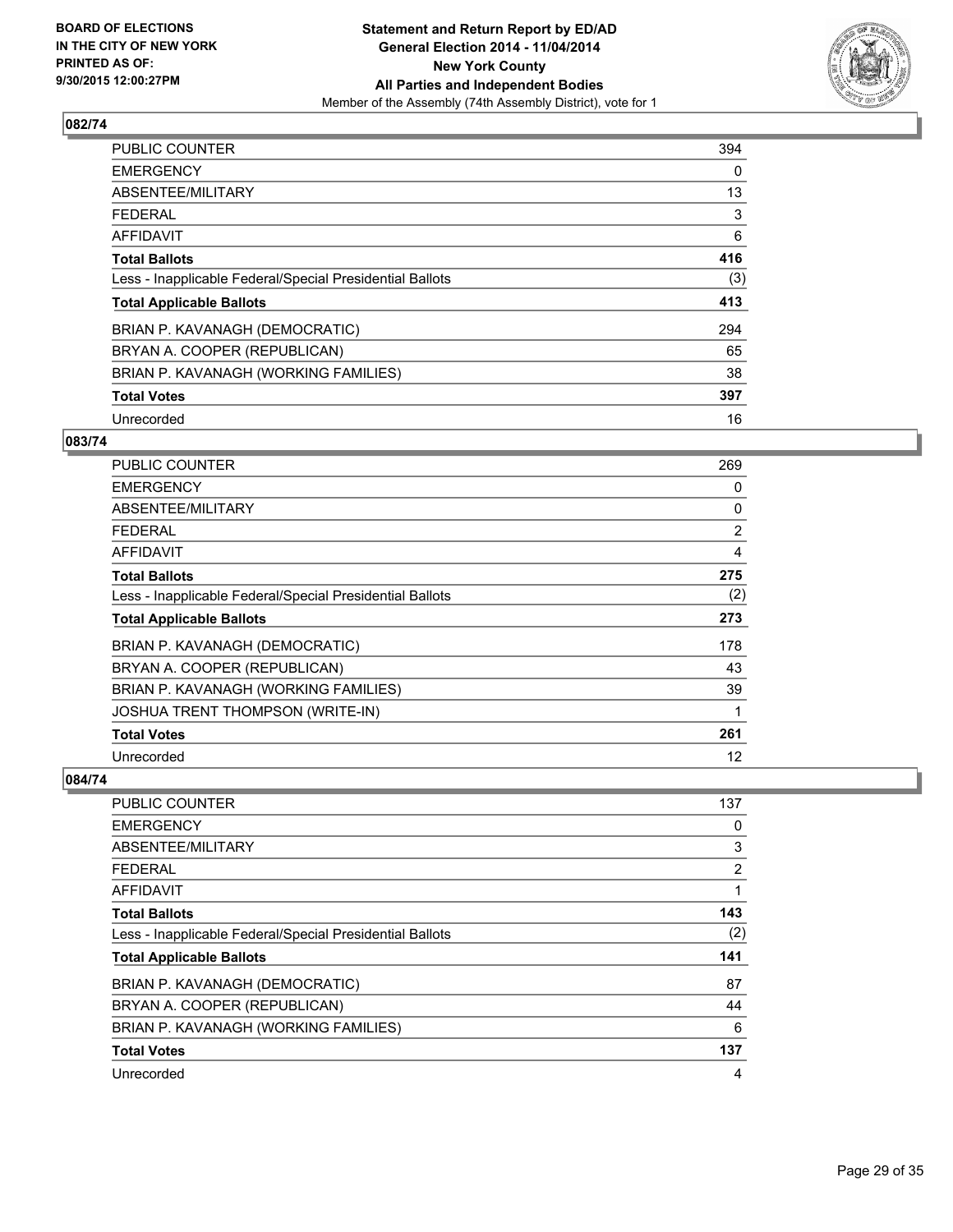

| <b>PUBLIC COUNTER</b>                                    | 208 |
|----------------------------------------------------------|-----|
| <b>EMERGENCY</b>                                         | 0   |
| ABSENTEE/MILITARY                                        | 11  |
| <b>FEDERAL</b>                                           | 7   |
| <b>AFFIDAVIT</b>                                         | 2   |
| <b>Total Ballots</b>                                     | 228 |
| Less - Inapplicable Federal/Special Presidential Ballots | (7) |
| <b>Total Applicable Ballots</b>                          | 221 |
| BRIAN P. KAVANAGH (DEMOCRATIC)                           | 136 |
| BRYAN A. COOPER (REPUBLICAN)                             | 52  |
| BRIAN P. KAVANAGH (WORKING FAMILIES)                     | 16  |
| CECILY MCMILLAN (WRITE-IN)                               | 1   |
| CHRISTOPER CASEY (WRITE-IN)                              | 1   |
| UNATTRIBUTABLE WRITE-IN (WRITE-IN)                       | 1   |
| <b>Total Votes</b>                                       | 207 |
| Unrecorded                                               | 14  |

## **086/74**

| PUBLIC COUNTER                                           | 206 |
|----------------------------------------------------------|-----|
| <b>EMERGENCY</b>                                         | 0   |
| <b>ABSENTEE/MILITARY</b>                                 | 13  |
| <b>FEDERAL</b>                                           | 4   |
| AFFIDAVIT                                                | 2   |
| <b>Total Ballots</b>                                     | 225 |
| Less - Inapplicable Federal/Special Presidential Ballots | (4) |
| <b>Total Applicable Ballots</b>                          | 221 |
| BRIAN P. KAVANAGH (DEMOCRATIC)                           | 129 |
| BRYAN A. COOPER (REPUBLICAN)                             | 68  |
| BRIAN P. KAVANAGH (WORKING FAMILIES)                     | 15  |
| <b>Total Votes</b>                                       | 212 |
| Unrecorded                                               | 9   |

| <b>PUBLIC COUNTER</b>                                    | 380 |
|----------------------------------------------------------|-----|
| <b>EMERGENCY</b>                                         | 0   |
| ABSENTEE/MILITARY                                        | 7   |
| <b>FEDERAL</b>                                           | 4   |
| AFFIDAVIT                                                | 6   |
| <b>Total Ballots</b>                                     | 397 |
| Less - Inapplicable Federal/Special Presidential Ballots | (4) |
| <b>Total Applicable Ballots</b>                          | 393 |
| BRIAN P. KAVANAGH (DEMOCRATIC)                           | 248 |
| BRYAN A. COOPER (REPUBLICAN)                             | 101 |
| BRIAN P. KAVANAGH (WORKING FAMILIES)                     | 21  |
| <b>JOHN SMITH (WRITE-IN)</b>                             | 1   |
| <b>Total Votes</b>                                       | 371 |
| Unrecorded                                               | 22  |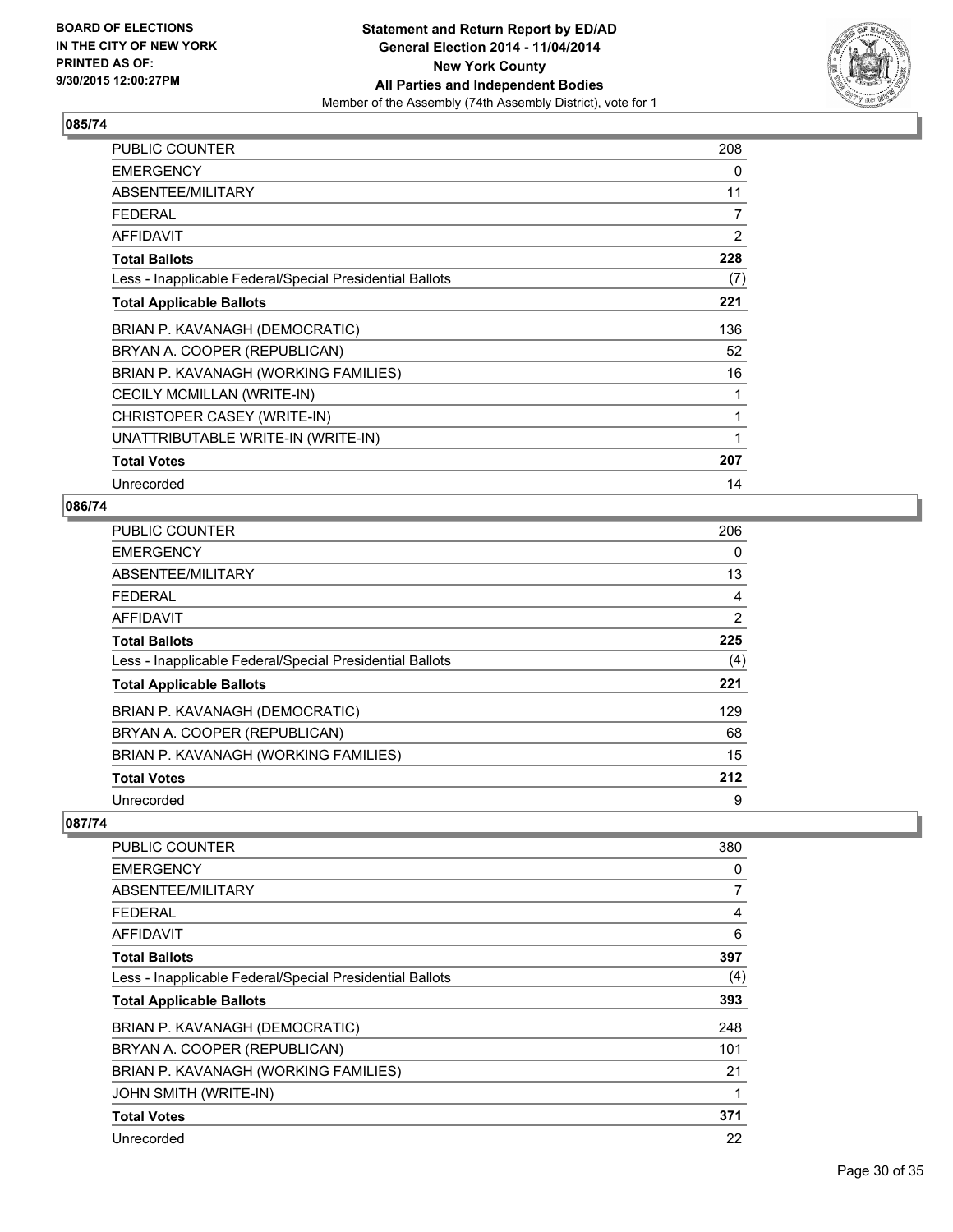

| <b>PUBLIC COUNTER</b>                                    | 437 |
|----------------------------------------------------------|-----|
| <b>EMERGENCY</b>                                         | 0   |
| ABSENTEE/MILITARY                                        | 19  |
| <b>FEDERAL</b>                                           | 7   |
| <b>AFFIDAVIT</b>                                         | 6   |
| <b>Total Ballots</b>                                     | 469 |
| Less - Inapplicable Federal/Special Presidential Ballots | (7) |
| <b>Total Applicable Ballots</b>                          | 462 |
| BRIAN P. KAVANAGH (DEMOCRATIC)                           | 291 |
| BRYAN A. COOPER (REPUBLICAN)                             | 120 |
| BRIAN P. KAVANAGH (WORKING FAMILIES)                     | 28  |
| <b>Total Votes</b>                                       | 439 |
| Unrecorded                                               | 23  |

#### **089/74**

| PUBLIC COUNTER                                           | 336            |
|----------------------------------------------------------|----------------|
| <b>EMERGENCY</b>                                         | 0              |
| ABSENTEE/MILITARY                                        | $\overline{7}$ |
| <b>FEDERAL</b>                                           | 4              |
| <b>AFFIDAVIT</b>                                         | 6              |
| <b>Total Ballots</b>                                     | 353            |
| Less - Inapplicable Federal/Special Presidential Ballots | (4)            |
| <b>Total Applicable Ballots</b>                          | 349            |
| BRIAN P. KAVANAGH (DEMOCRATIC)                           | 210            |
| BRYAN A. COOPER (REPUBLICAN)                             | 91             |
| BRIAN P. KAVANAGH (WORKING FAMILIES)                     | 27             |
| <b>Total Votes</b>                                       | 328            |
| Unrecorded                                               | 21             |

| <b>PUBLIC COUNTER</b>                                    | 224 |
|----------------------------------------------------------|-----|
| <b>EMERGENCY</b>                                         | 0   |
| ABSENTEE/MILITARY                                        | 5   |
| <b>FEDERAL</b>                                           | 8   |
| <b>AFFIDAVIT</b>                                         | 6   |
| <b>Total Ballots</b>                                     | 243 |
| Less - Inapplicable Federal/Special Presidential Ballots | (8) |
| <b>Total Applicable Ballots</b>                          | 235 |
| BRIAN P. KAVANAGH (DEMOCRATIC)                           | 148 |
| BRYAN A. COOPER (REPUBLICAN)                             | 62  |
| BRIAN P. KAVANAGH (WORKING FAMILIES)                     | 17  |
| <b>Total Votes</b>                                       | 227 |
| Unrecorded                                               | 8   |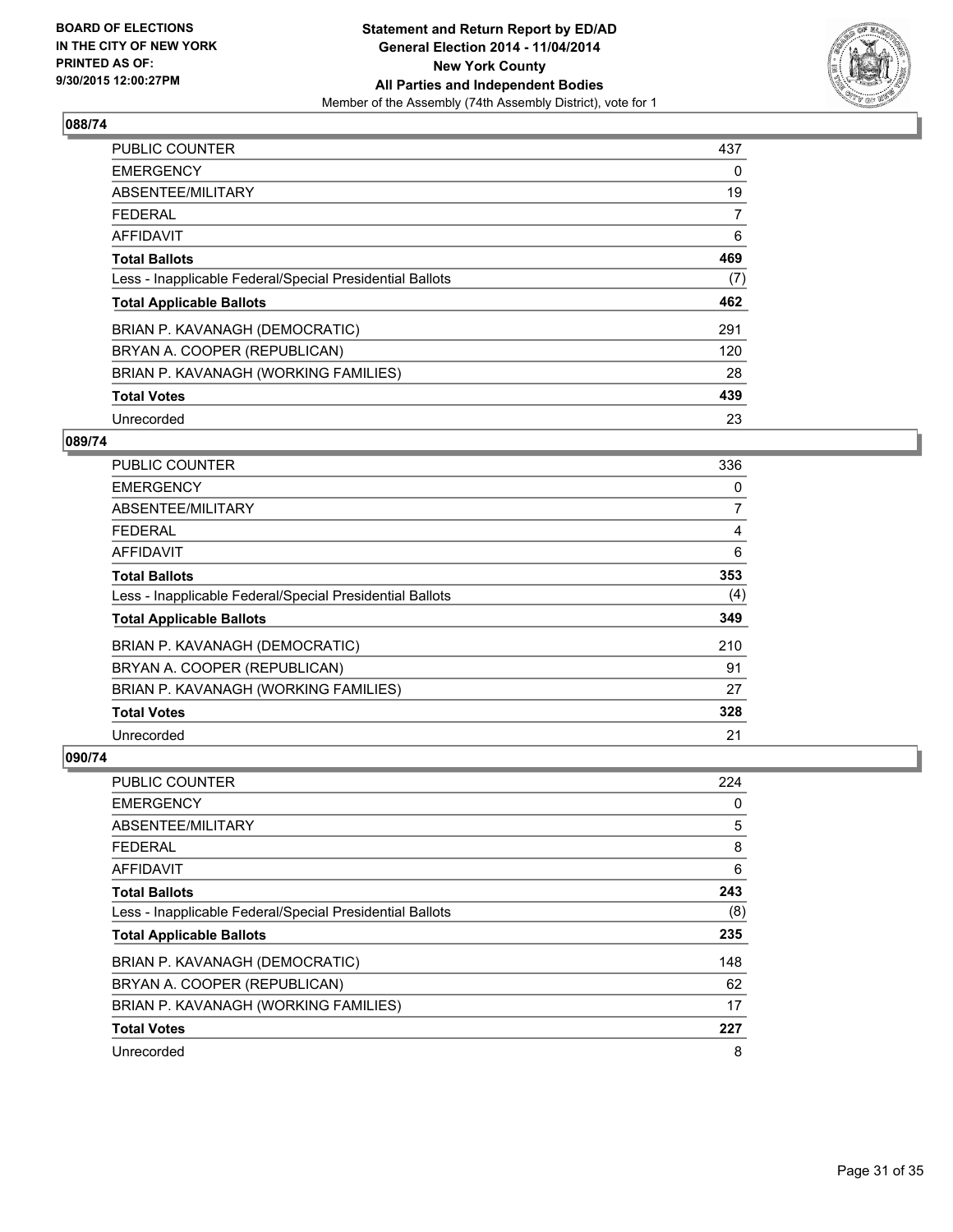

| <b>PUBLIC COUNTER</b>                                    | 270 |
|----------------------------------------------------------|-----|
| <b>EMERGENCY</b>                                         | 0   |
| ABSENTEE/MILITARY                                        | 6   |
| <b>FEDERAL</b>                                           | 6   |
| AFFIDAVIT                                                | 3   |
| <b>Total Ballots</b>                                     | 285 |
| Less - Inapplicable Federal/Special Presidential Ballots | (6) |
| <b>Total Applicable Ballots</b>                          | 279 |
| BRIAN P. KAVANAGH (DEMOCRATIC)                           | 172 |
| BRYAN A. COOPER (REPUBLICAN)                             | 64  |
| BRIAN P. KAVANAGH (WORKING FAMILIES)                     | 29  |
| UNATTRIBUTABLE WRITE-IN (WRITE-IN)                       | 1   |
| <b>Total Votes</b>                                       | 266 |
| Unrecorded                                               | 13  |

## **200/74**

| <b>Total Votes</b>                                       | 0           |
|----------------------------------------------------------|-------------|
| BRIAN P. KAVANAGH (WORKING FAMILIES)                     | 0           |
| BRYAN A. COOPER (REPUBLICAN)                             | 0           |
| BRIAN P. KAVANAGH (DEMOCRATIC)                           | $\mathbf 0$ |
| <b>Total Applicable Ballots</b>                          | 0           |
| Less - Inapplicable Federal/Special Presidential Ballots | 0           |
| <b>Total Ballots</b>                                     | 0           |
| <b>AFFIDAVIT</b>                                         | 0           |
| FEDERAL                                                  | 0           |
| <b>ABSENTEE/MILITARY</b>                                 | 0           |
| <b>EMERGENCY</b>                                         | 0           |
| <b>PUBLIC COUNTER</b>                                    | 0           |

| PUBLIC COUNTER                                           | 0            |
|----------------------------------------------------------|--------------|
| EMERGENCY                                                | 0            |
| ABSENTEE/MILITARY                                        | 0            |
| FEDERAL                                                  | 0            |
| AFFIDAVIT                                                | 0            |
| Total Ballots                                            | 0            |
| Less - Inapplicable Federal/Special Presidential Ballots | 0            |
| <b>Total Applicable Ballots</b>                          | 0            |
| BRIAN P. KAVANAGH (DEMOCRATIC)                           | $\mathbf{0}$ |
| BRYAN A. COOPER (REPUBLICAN)                             | 0            |
| BRIAN P. KAVANAGH (WORKING FAMILIES)                     | 0            |
| <b>Total Votes</b>                                       | 0            |
|                                                          |              |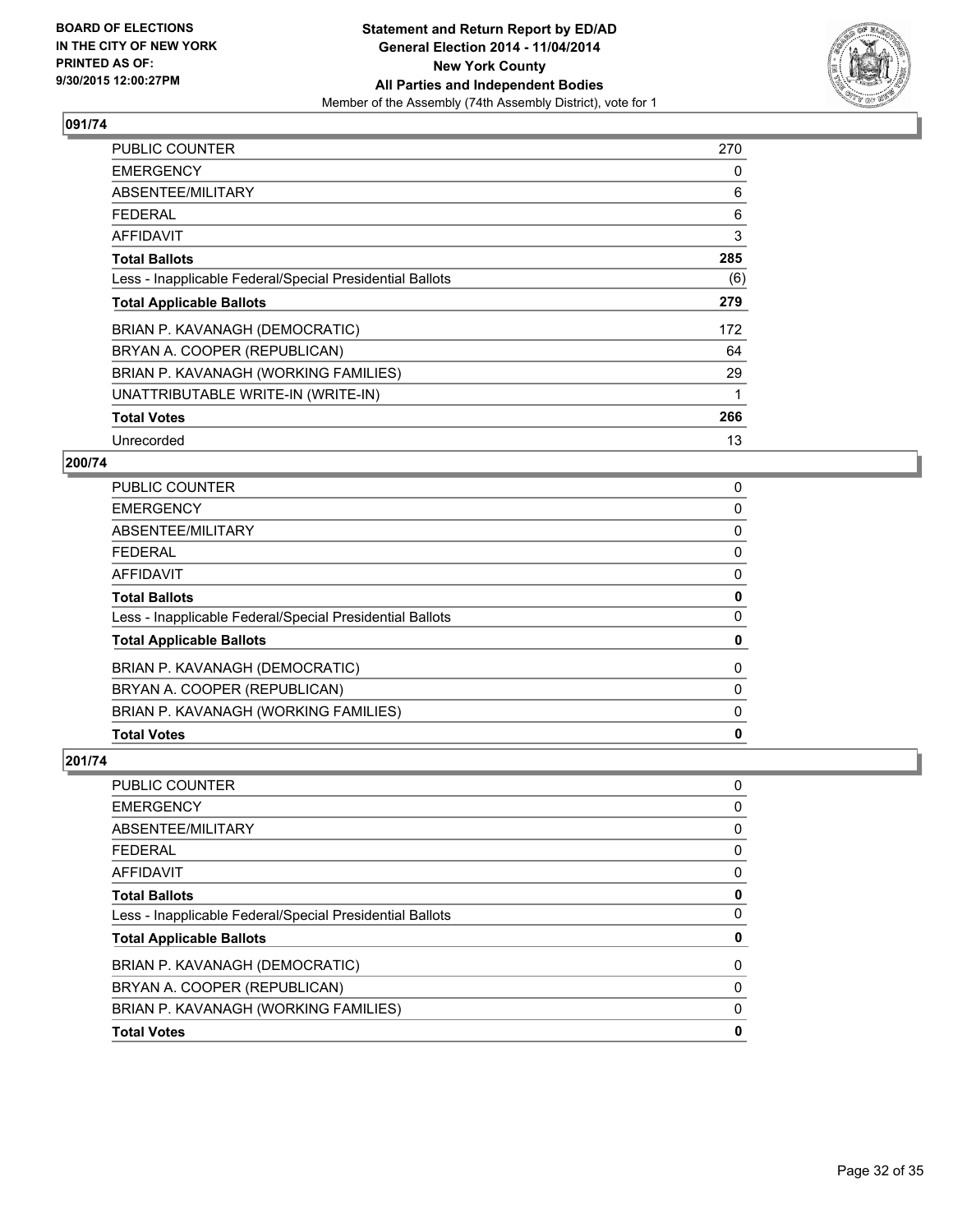

| <b>Total Votes</b>                                       | 0        |
|----------------------------------------------------------|----------|
| BRIAN P. KAVANAGH (WORKING FAMILIES)                     | 0        |
| BRYAN A. COOPER (REPUBLICAN)                             | 0        |
| BRIAN P. KAVANAGH (DEMOCRATIC)                           | $\Omega$ |
| <b>Total Applicable Ballots</b>                          | 0        |
| Less - Inapplicable Federal/Special Presidential Ballots | 0        |
| <b>Total Ballots</b>                                     | 0        |
| <b>AFFIDAVIT</b>                                         | 0        |
| <b>FEDERAL</b>                                           | 0        |
| ABSENTEE/MILITARY                                        | 0        |
| <b>EMERGENCY</b>                                         | 0        |
| <b>PUBLIC COUNTER</b>                                    | 0        |

#### **203/74**

| <b>PUBLIC COUNTER</b>                                    | 0 |
|----------------------------------------------------------|---|
| <b>EMERGENCY</b>                                         | 0 |
| <b>ABSENTEE/MILITARY</b>                                 | 0 |
| <b>FEDERAL</b>                                           | 0 |
| <b>AFFIDAVIT</b>                                         | 0 |
| <b>Total Ballots</b>                                     | 0 |
| Less - Inapplicable Federal/Special Presidential Ballots | 0 |
| <b>Total Applicable Ballots</b>                          | 0 |
| BRIAN P. KAVANAGH (DEMOCRATIC)                           | 0 |
| BRYAN A. COOPER (REPUBLICAN)                             | 0 |
| BRIAN P. KAVANAGH (WORKING FAMILIES)                     | 0 |
| <b>Total Votes</b>                                       | 0 |
|                                                          |   |

| PUBLIC COUNTER                                           | 0 |
|----------------------------------------------------------|---|
| <b>EMERGENCY</b>                                         | 0 |
| <b>ABSENTEE/MILITARY</b>                                 | 0 |
| <b>FEDERAL</b>                                           | 0 |
| AFFIDAVIT                                                | 0 |
| <b>Total Ballots</b>                                     | 0 |
| Less - Inapplicable Federal/Special Presidential Ballots | 0 |
| <b>Total Applicable Ballots</b>                          | 0 |
| BRIAN P. KAVANAGH (DEMOCRATIC)                           | 0 |
| BRYAN A. COOPER (REPUBLICAN)                             | 0 |
| BRIAN P. KAVANAGH (WORKING FAMILIES)                     | 0 |
| <b>Total Votes</b>                                       | 0 |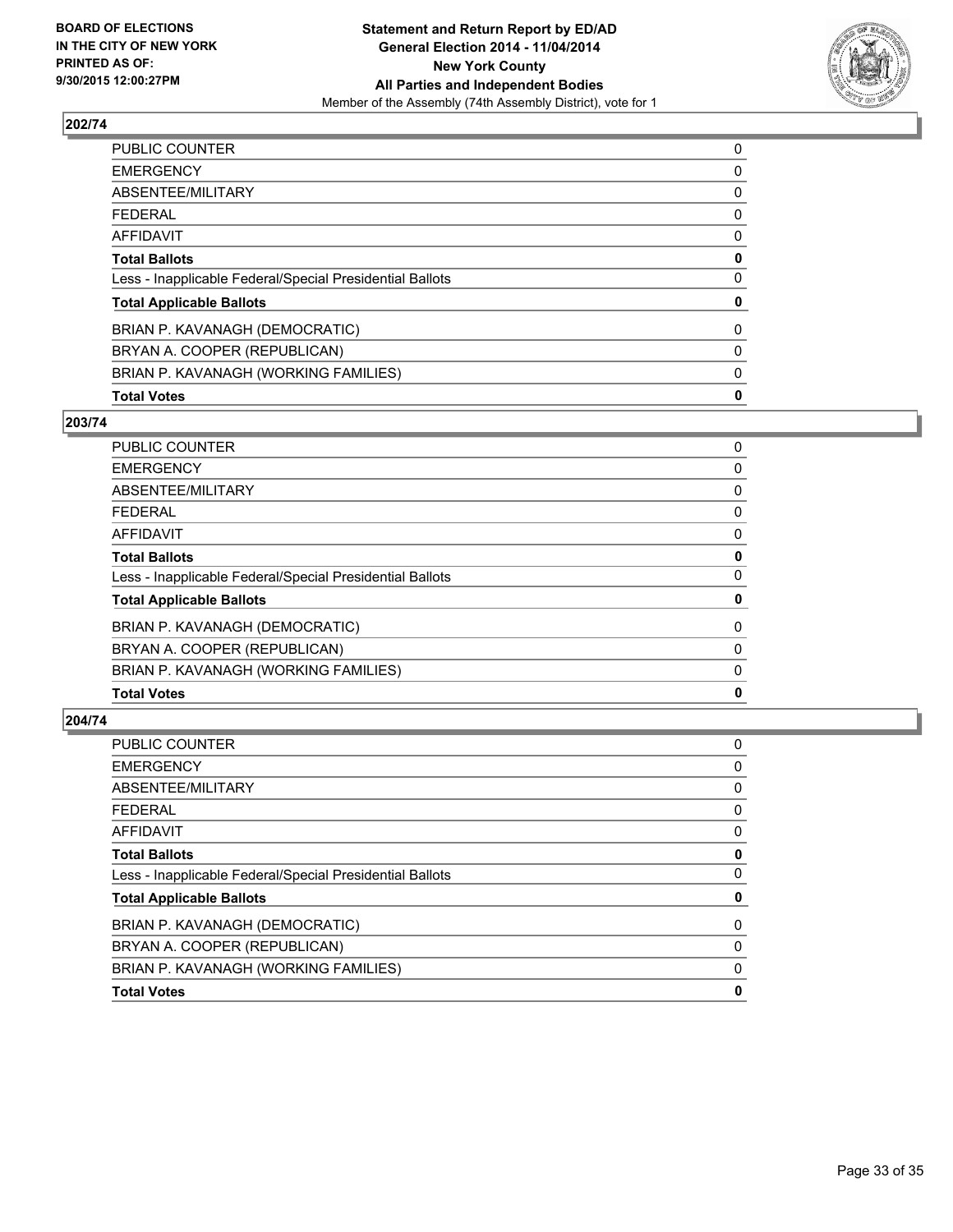

| PUBLIC COUNTER                                           | 0 |
|----------------------------------------------------------|---|
| <b>EMERGENCY</b>                                         | 0 |
| ABSENTEE/MILITARY                                        | 0 |
| <b>FEDERAL</b>                                           | 0 |
| <b>AFFIDAVIT</b>                                         | 0 |
| <b>Total Ballots</b>                                     | 0 |
| Less - Inapplicable Federal/Special Presidential Ballots | 0 |
| <b>Total Applicable Ballots</b>                          | 0 |
| BRIAN P. KAVANAGH (DEMOCRATIC)                           | 0 |
| BRYAN A. COOPER (REPUBLICAN)                             | 0 |
| BRIAN P. KAVANAGH (WORKING FAMILIES)                     | 0 |
| <b>Total Votes</b>                                       | 0 |